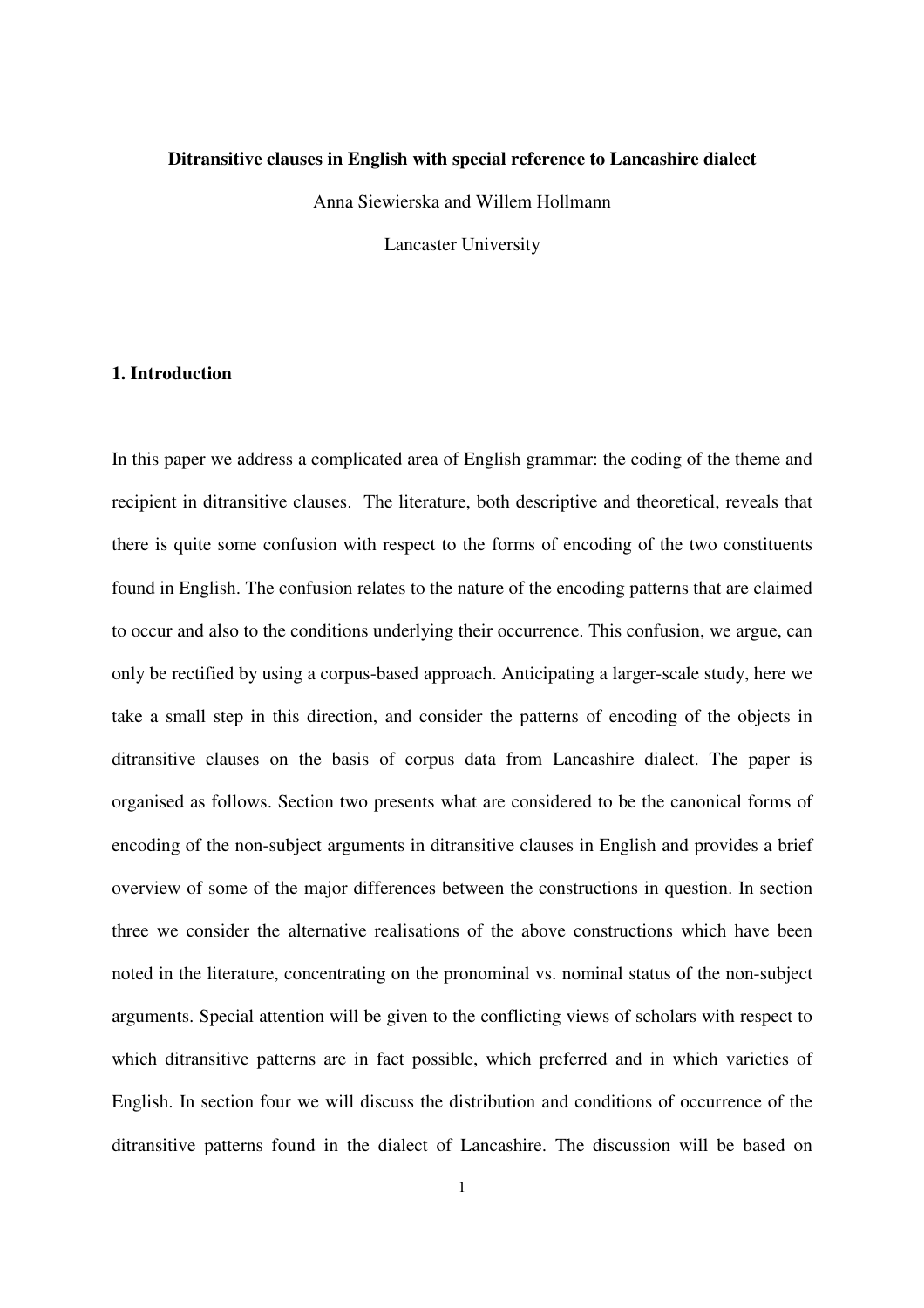corpus data extracted from four different corpora. And finally, in section five, we will seek to relate our findings with respect to the patterns of encoding in ditransitive clauses in Lancashire to some of the questions which have been raised in the theoretical literature pertaining to ditransitive clauses, as well as to more general issues in linguistic theory.

## **2. The two canonical patterns of encoding**

English is one of the relatively few languages (see e.g. Siewierska 1998) in which the transfer of possession, either actual or intended, can be expressed by means of two truth conditionally synonymous constructions, as illustrated in (1).

- (1) a. John gave a book to Mary.
	- b. John gave Mary a book.

The construction in (1a) is typically referred to as the dative or prepositional construction, the one in (1b) as the ditransitive or double object construction. In the prepositional construction the theme, *book* in (1a), occurs without prepositional marking and occupies immediate postverbal position, while the recipient, *Mary* in (1a), follows and is preceded by the preposition  $to$  — if the verb takes a benefactive rather than a recipient, as is the case with e.g. *buy, fetch* or *find* — *for*. In the double object construction the recipient is placed immediately after the verb with the theme following and neither evince any prepositional marking.

Much ink has been spent on the syntactic, semantic and pragmatic characteristics of these two constructions. Syntactically the two are typically seen to differ with respect to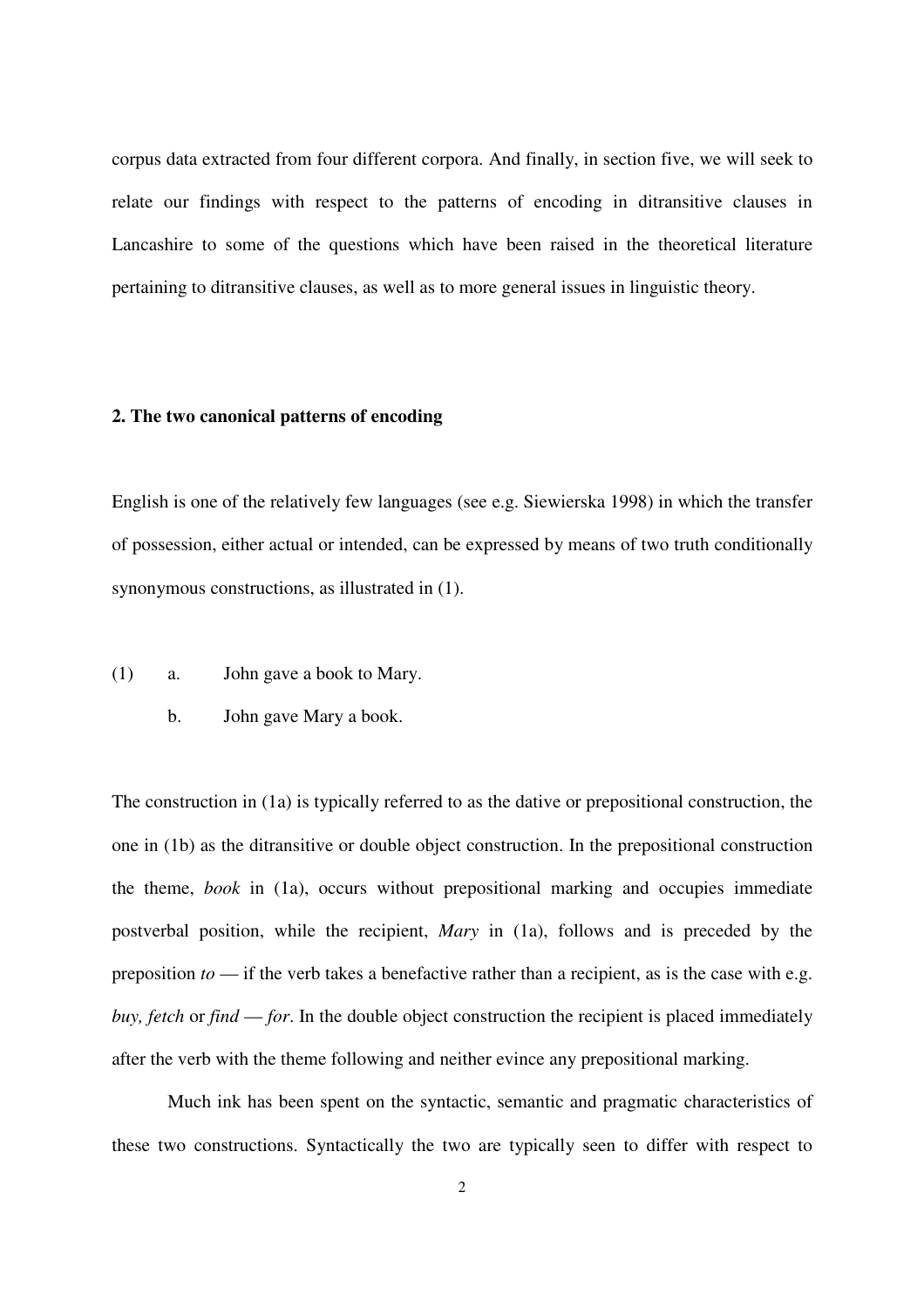grammatical relations; the recipient being an indirect object or under some analyses a direct object in (1b) but not in (1a) (see e.g. Ziv & Sheintuch 1979, Hudson 1992). Semantically, the double object construction is viewed as highlighting the transfer of possession, the prepositional construction the location of the transferred item (see e.g. Goldberg 1992). And pragmatically, the double object construction is associated with topical recipients and focal themes, the prepositional construction with topical themes and focal recipients (see e.g. Polinsky 1998).

Another factor differentiating the two constructions is their respective sensitivity to length and heaviness of the theme and recipient. English, like most other languages (see in particular Hawkins 1994), exhibits a preference for linearising light constituents before heavy ones. This tendency is very much in evidence in the double object construction which overwhelmingly features recipients consisting of a single word, typically a pronoun, but is much less strong in the prepositional construction. Biber et al. (1999) present data from Longman Spoken and Written English Corpus  $(LSWE)^{1}$  supporting the above relating to the length of the theme and recipient with the verbs *give*, *sell* and *offer* in the two constructions; see Table 1, below:

### [insert Table 1]

We see that while 85% of the recipients in the double object construction are single words, the corresponding figure for themes in the prepositional construction is much lower, 55%. Nonetheless, a tendency for short-before-long linearisation in the prepositional construction can also be discerned. Further evidence comes from the fact that themes which are heavy or complex may be postposed after the prepositional recipient. A case in point is (2):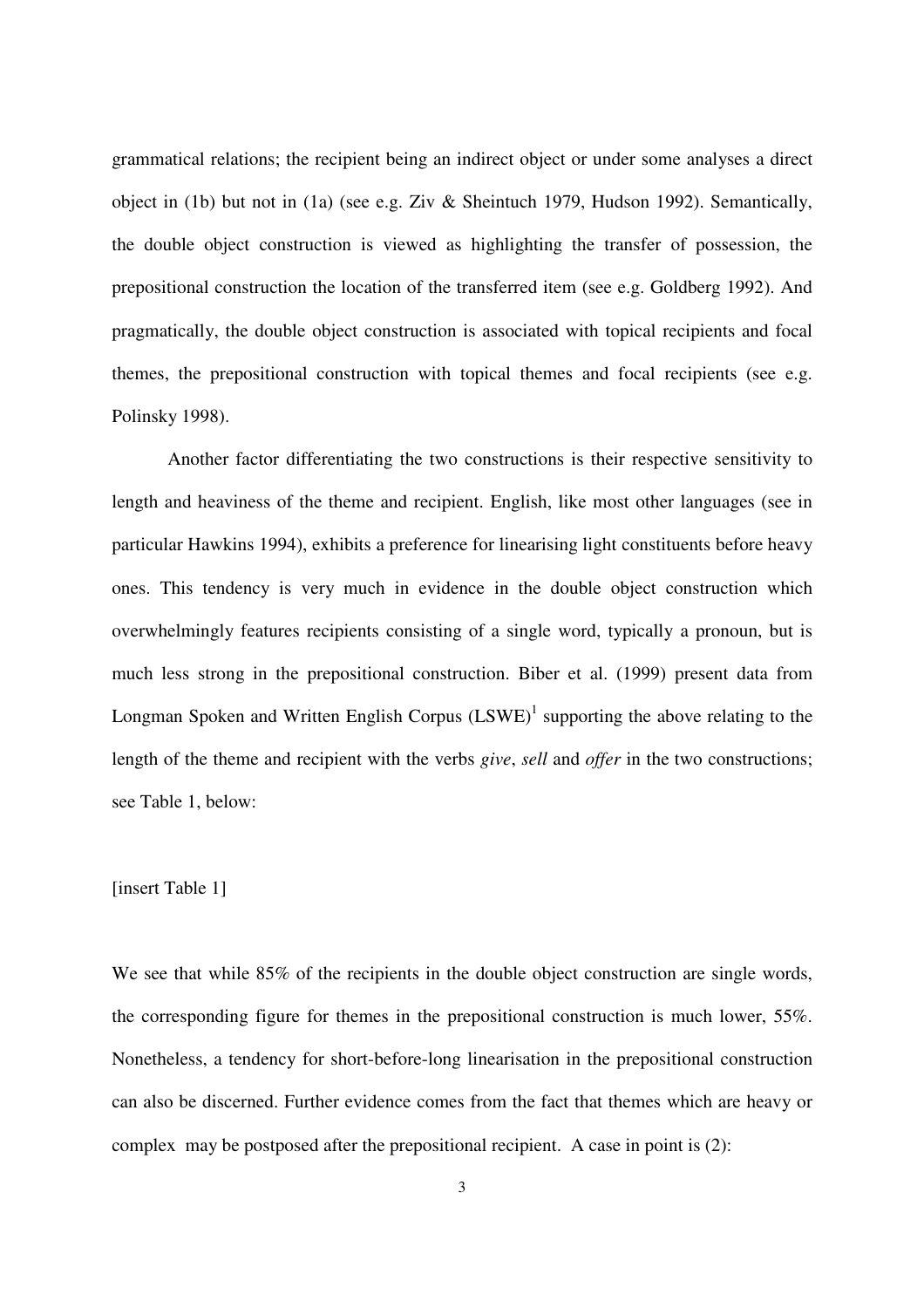(2) This irregularity in her features was not grotesque, but charming and gave to Anastasia's face a humor she herself did not possess.(Biber et al. 1999:928)

It is important to note in this context that no comparable postposing is possible with heavy recipients in the double object construction. Examples such as (3) from Larson (1988:354) are invariably considered by syntacticians as ungrammatical.

(3) \*John sent a letter every musician in the orchestra.

As the effects of weight on the encoding of arguments are so well known, it is obviously not weight that is the source of the confusion surrounding the encoding of the theme and recipient alluded to in the introduction. Accordingly, in what follows matters of weight will not be considered further.

## **3. Variation on the canonical patterns**

Contrary to what is often supposed, the order of the theme and recipient, both in the prepositional construction and the double object one, can be switched. This seems to be least widespread when both of the constituents are full NPs, but consider:

(4) She lgave to her BRÓTHer a SÌGnet ringl (Quirk et al. 1985:1396)

4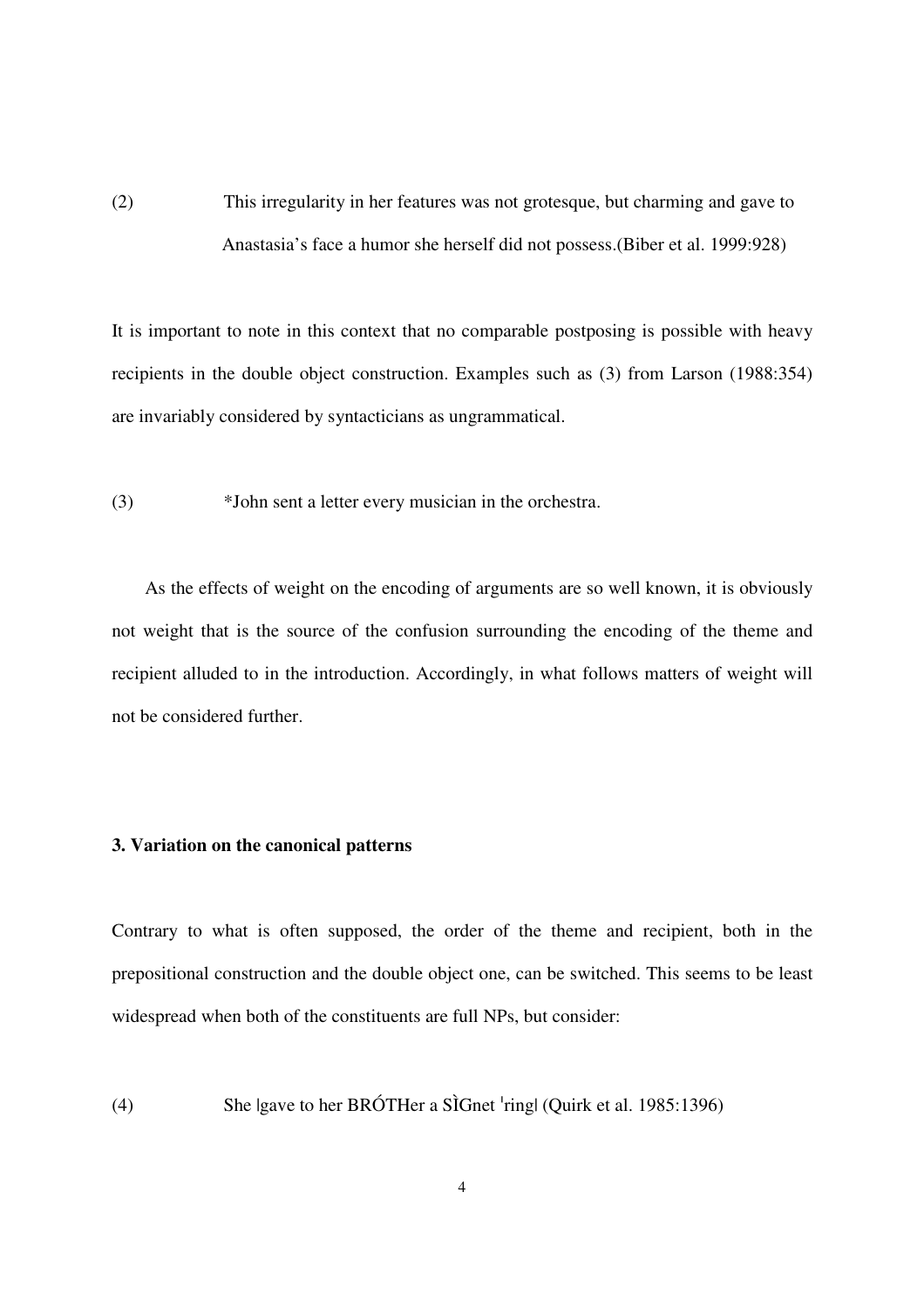The symbols representing tone unit boundaries (I) and rising/falling intonation  $\overrightarrow{(\cdot)}$  suggest that the pragmatics are important here. An instance of analogous switching in the double object construction is given in (5):

(5) She gave a book the man. (Hughes & Trudgill 1996:16)

Again, information structure probably plays a role, but also dialect: this variant "is not especially common, but does occur in northern varieties, particularly (…) if *man* is contrastively stressed" (Hughes & Trudgill 1996:16).

The permutability of theme and recipient appears to be somewhat more frequent when one or both of the non-subject arguments is/are pronominal. There is clear consensus (e.g. Quirk et al. (1985:1396), Larson (1988:364), Hughes & Trudgill (1996:16), Wales (1996:87), Cardinaletti (1999: 61)) that in cases with a pronominal theme and a full NP recipient the order recipient-theme is out, regardless of the presence or absence of *to*.

### (6) \*She gave (to) the man it.

This unacceptability is typically attributed to the clash between the topical character of the pronoun *it* and the focality associated with end position in English (see e.g. Quirk et al. 1985:1361 and *passim*, Polinsky 1998). Example (6) is also in breach of the short-before-long principle. However, if the pronominal theme is not a personal pronoun but a demonstrative or indefinite pronoun, as in (7), a full NP recipient is possible.

(7) a. They gave our guests that.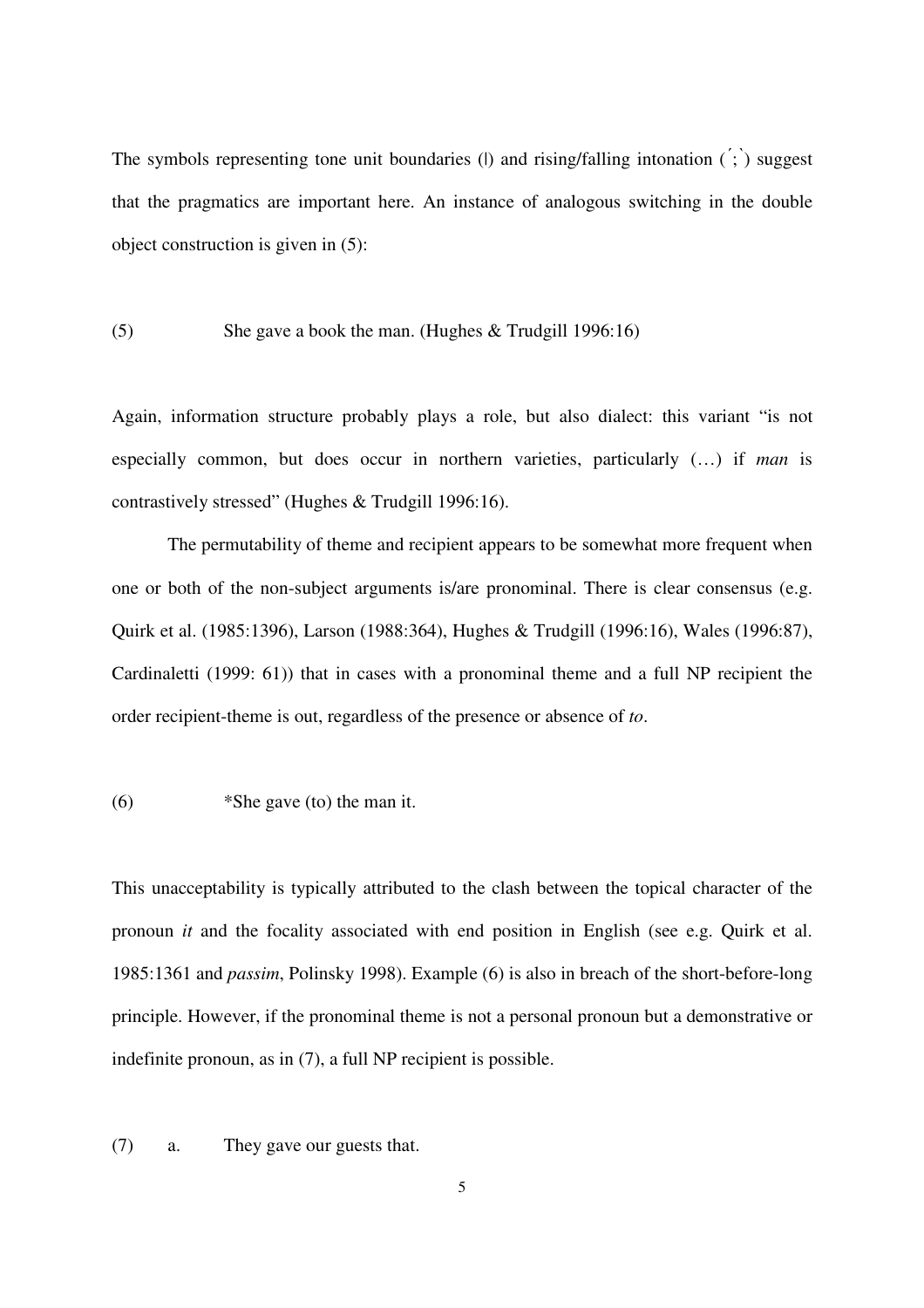#### b. I gave John some.

The ungrammaticality of the constructions in (6) leaves the prepositional construction in (8) and the double object configuration in (9):

- (8) She gave it to the man.
- (9) She gave it the man.

Freeborn (1995:205) notes a potential nonstandard association with (9). Hughes & Trudgill suggest that the difference is primarily dialectal but also depends on speakers' social (educational) background. They link the construction used in (8) with Standard English, and say that it is most common in the south of England, while "in the educated speech of people from the north [the pattern displayed by (9) is] also possible"  $(1996:16)$ .<sup>2</sup> Quirk et al. (1985) do not discuss any differences between these two possibilities — in fact they do not give any examples of either.

Moving on to cases with a pronominal recipient and a nominal theme, the double object pattern illustrated in (10) is more common than the prepositional construction in (11).

- (10) She  $\ell$ gave him a State ring (Quirk et al. 1985:1396)
- (11) She gave a signet ring to him.

The skewed distribution in favour of the recipient-theme order finds clear support in the LSWE: with *give, offer* and *sell,* the double object construction is four times as common as the prepositional pattern (Biber et al 1999:928). And since 50% of the recipients in the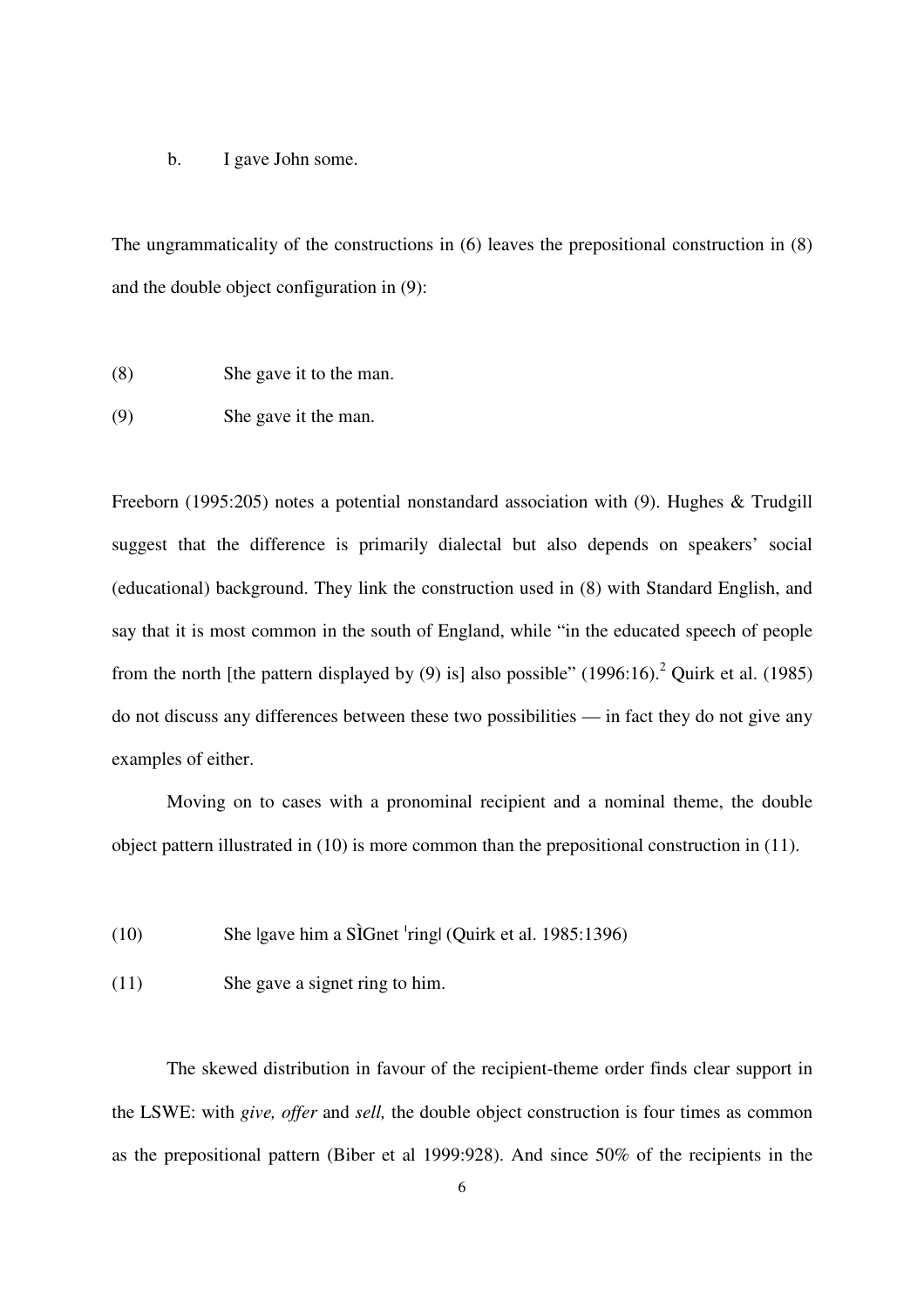relevant double object constructions in the corpus were pronominal as opposed to only 5% pronominal themes, it follows that the vast majority of the double object constructions involved pronominal recipients and nominal themes. Similar observations with respect to the preference for (10) over (11) have been made by Hawkins (1994: 312) and Givón (1993: vol 2:219). It remains to be seen, however, whether it holds for all verbs. In any case, (11) is by no means rare.

We have not found any discussion in the literature of the pattern represented by (12), below, but informal enquiries among native British English speakers (from the North West) suggest that it is not entirely unacceptable, particularly if the theme carries contrastive stress:

### (12) She gave to him a book.

About the fourth logical possibility, the double object construction with recipient and theme reversed, Hughes & Trudgill state that it "is not so common, but can be heard in [educated speakers in] the north of England, particularly if there is contrastive stress on *him*" (1996:16):

#### (13) She gave the book him. (Hughes & Trudgill 1996:16)

The highest degree of complexity — or perhaps we should say confusion — arises with twin pronominal objects. Of the four logical possibilities illustrated in  $(14)$  through  $(17)$ , all but (15) are claimed to occur.

- (14) She gave it to him
- (15) \*She gave to him it.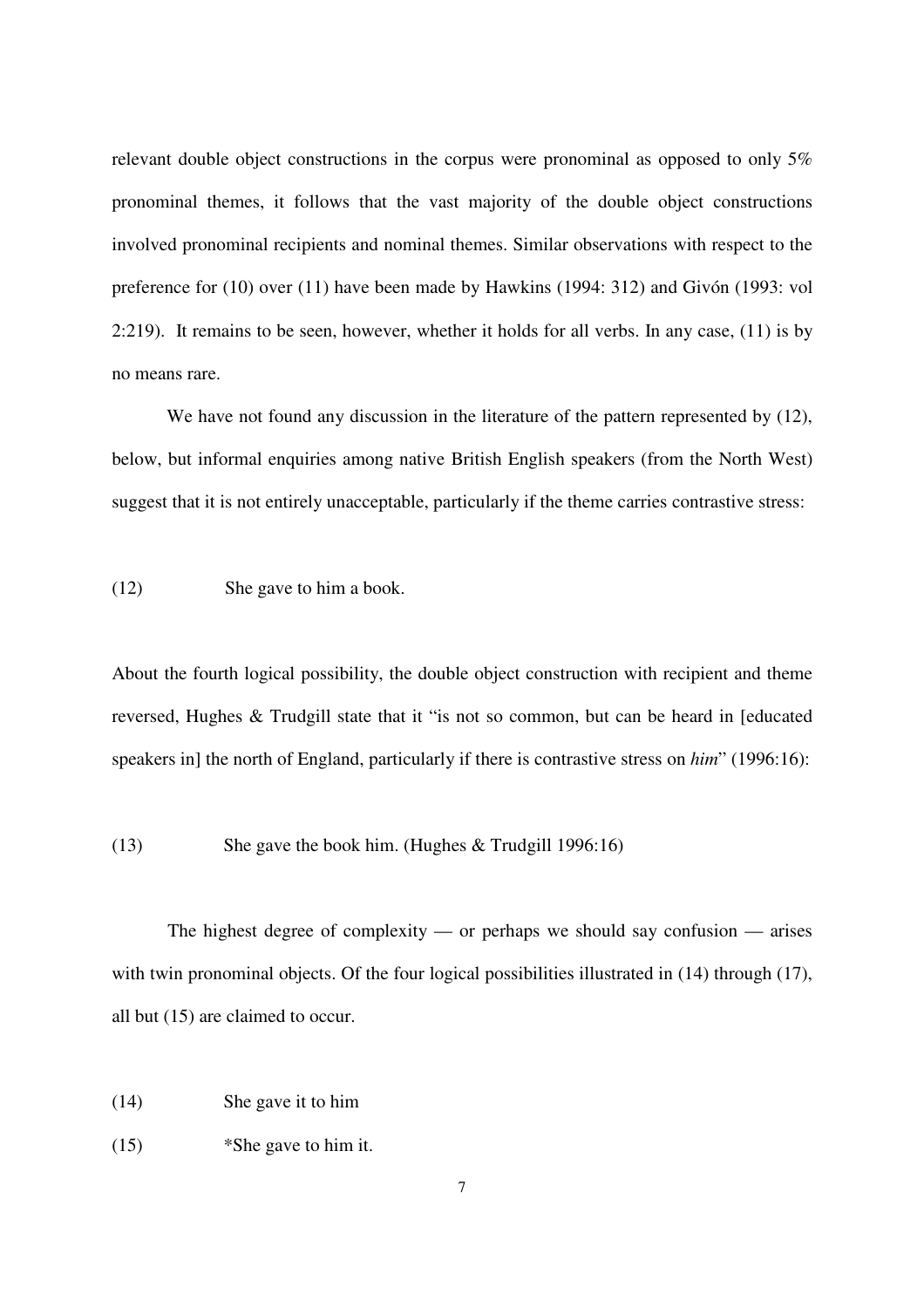(16) She gave him it.

#### (17) She gave it him.

Biber et al. (1999:929) suggest that the prepositional construction with theme-beforerecipient (14) is the most common pattern in English, both inside and outside Britain. Quirk et al (1985:1396) do not take a clear position. Kirk (1985), basing his observations on the Survey of English Dialects (SED), suggests that in Britain the prepositional construction is giving way to the double object one. Cheshire (1993:75) reports that the Survey of British Dialect Grammar (SBDG)<sup>3</sup> reveals that the prepositional construction has been ousted by the double object one in many urban areas. According to Hughes & Trudgill (1996:16) in Standard English the double object recipient-theme order (16) is the norm. Koopman & van der Wurff (2000:265) acknowledge that the prepositional pattern is common across varieties of English, though it is not seen as the dominant order — see further below. One is inclined to attach most credibility to Biber et al., as their suggestion is based on LWSE corpus data. Their statistics, overall clearly pointing to the prevalence of the prepositional construction over both of the double object ones, are shown in Table 2, below. The distribution of the constructions in question (all with pronominal recipients and themes) is represented as the number of instances per million words in four registers: conversation, fiction, news and academic prose.

[insert Table 2]

In regard to the two double object patterns, the theme-before-recipient pattern is typically seen as a feature solely of British varieties of English. Apart from this, opinions are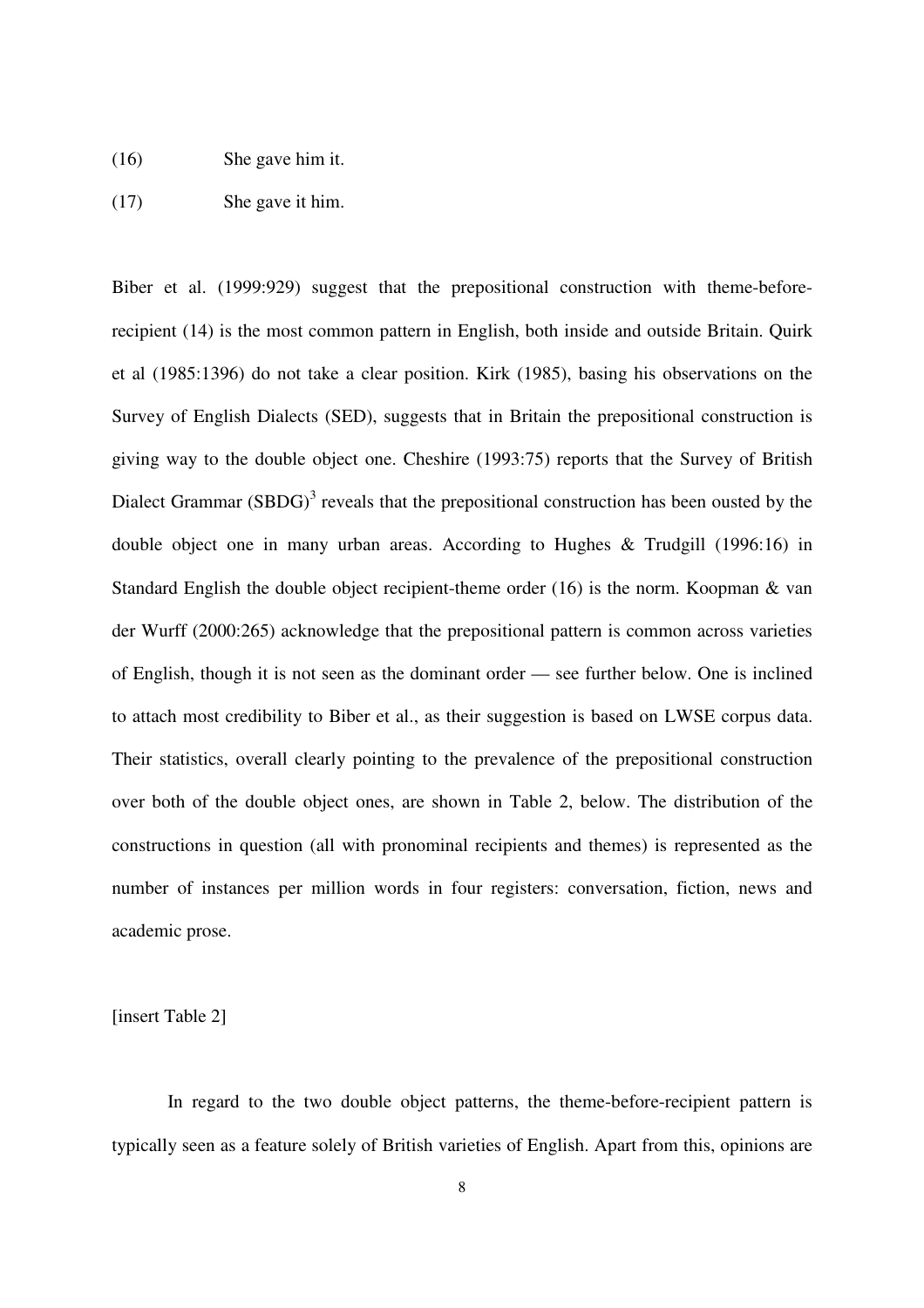again divided. Quirk et al (1985:1396) once more do not take a clear stance on the balance between the double object orders,.Huddleston & Pullum (2002:248) suggest that themerecipient is less common than recipient-theme. Biber et al (1999:929) show that register is the deciding factor: recipient-before-theme is twice as frequent as theme-before-recipient in conversation, whereas in fiction the reverse pattern prevails (cf. our Table 2). To some degree in contrast with the findings of Biber et al., Koopman & van der Wurff (2000), when discussing English in general, do not mention the recipient-theme order (2000:261). It is commented on in their discussion of the dialectal distribution, where they suggest that while the south primarily has theme-recipient, "[s]ome northern varieties have the order IO-DO here, as do American and Australian English (though the '*to'*-*phrase* is probably more common)" (2000:265; emphasis original). Hughes & Trudgill seem to imply that in the South recipient-theme is widespread (though less common than the prepositional pattern cf. (1996:16)), while the reverse (theme-recipient) pattern is "very common indeed" (ibid.) among educated northern speakers, but is "also quite acceptable to many southern speakers" (ibid.). Kirk (1985) on the other hand, associates the theme-before recipient order with the West Midlands and the South. Cheshire (1993:75) notes no clear regional preference for it, although she does identify a preference for the recipient-before-theme order in the urban areas of the South.

The literature survey, above, suggests that the dialects of the North of England exhibit a particularly rich array of encoding possibilities of the theme and recipient in ditransitive clauses. While both of the double object patterns are attested in the South and the North when the theme and recipient are pronouns, with mixed or two lexical constituents the North appears to have more variation in both the double object and prepositional constructions. Furthermore, it is clear that the strongest contradictions in the literature obtain with respect to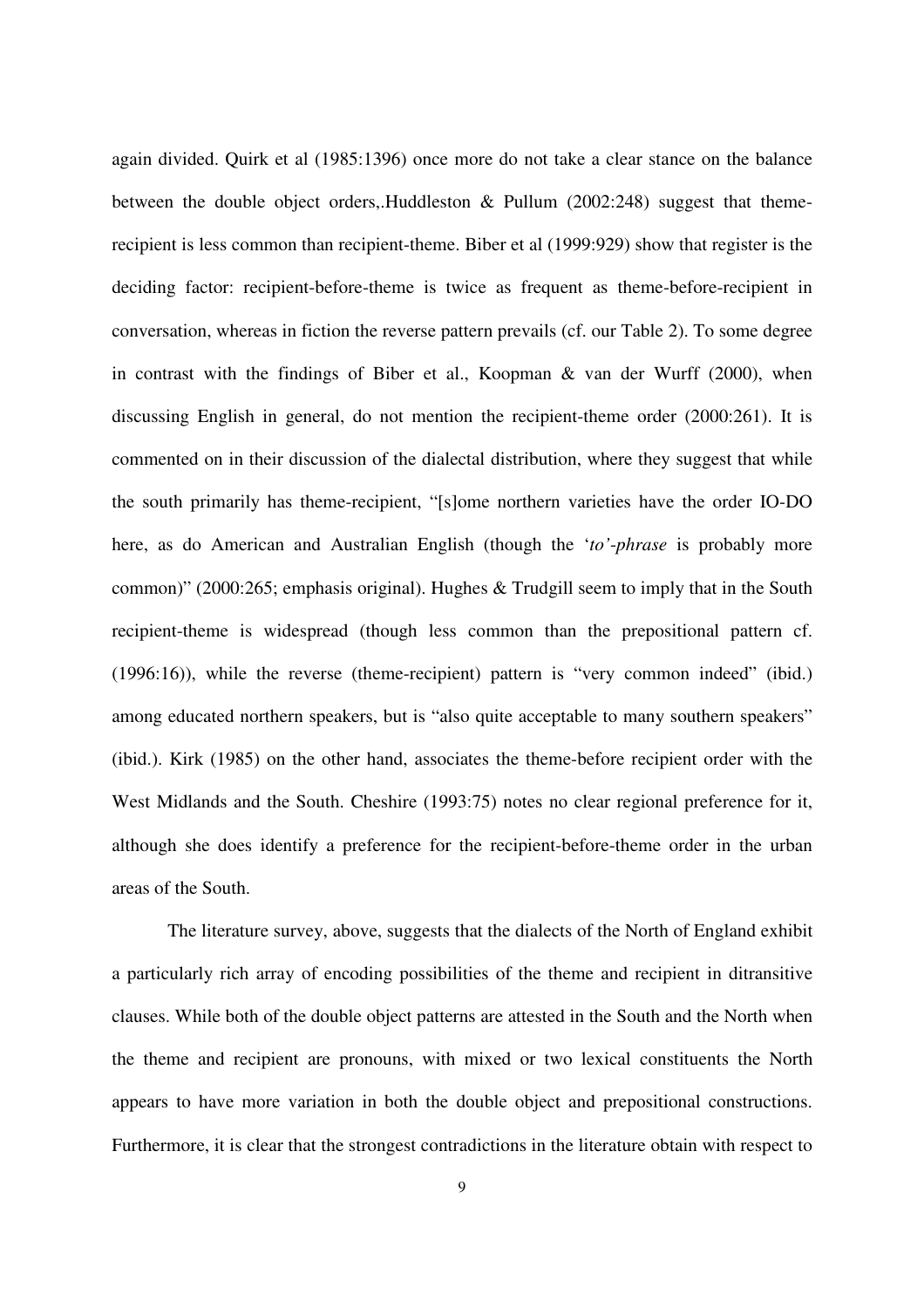the distribution of the theme-before-recipient order in the double object construction in the North. Importantly, the questionnaire data from the SED or the SBDG are not delicate enough to allow these contradictions to be resolved. The data are somewhat dated by now, and they are also too restricted. The SED elicited only one ditransitive pattern for each participant: respondents were presented with the question *Jack wants to have Tommy's ball and says to him, not: Keep it!, but* [fieldworker gesticulates]: …, cf. Orton (1962:100)) and were only allowed to give a single answer The SBDG did allow respondents to indicate that more than one response was acceptable (Cheshire et al 1993:59) but again the only verb considered was *give.* In fact the whole discussion of the dialectal variation in the encoding of the theme and recipient in ditransitive clauses reported on above has been essentially confined to this verb. This is problematic:<sup>4</sup> do the same patterns of encoding occur with other ditransitive verbs as with *give*? Are they confined to themes and recipients or do they extend also to themes and beneficiaries? In the case of pronominal arguments, are the patterns in question displayed by all the possible combinations of pronominal themes and recipients/beneficiaries or only with a subset? Keeping these questions in mind, let us take a closer look at the ditransitives found in one of the areas of the North, namely Lancashire.

# **4. Patterns of argument encoding in Lancashire dialect**

In our quest for Lancashire dialect data we relied on 4 corpora.

First, we used the British National Corpus (BNC). This is a 100 million word corpus of spoken and written Present-day English; for detailed information see e.g. Aston & Burnard (1998). The BNC contains 10 spoken texts categorised as Lancashire dialect, running to a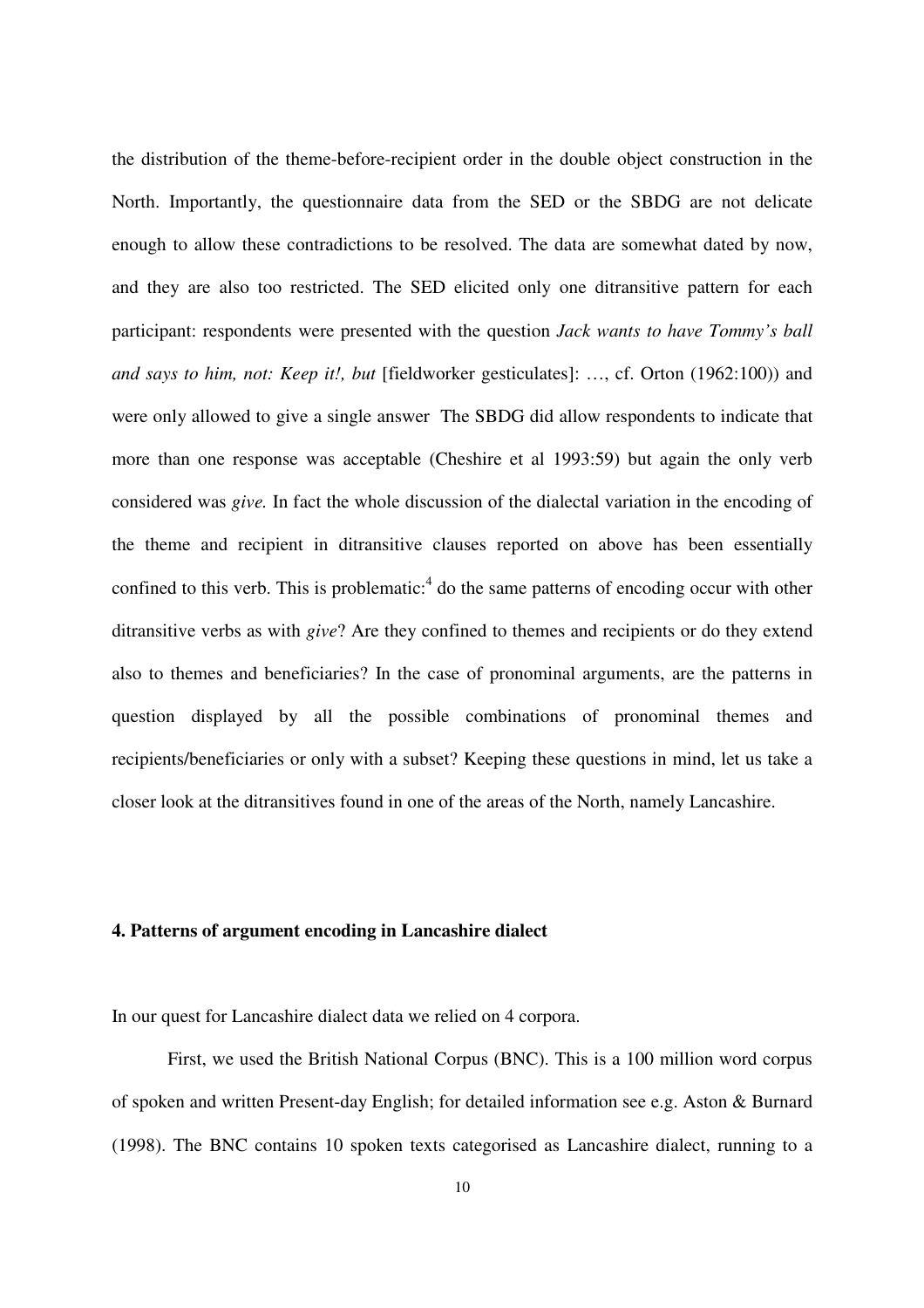total of about 150,000 words.

Second, we used the Lancashire texts of what we will refer to here as the Survey of English Dialects Incidental Recordings Corpus (SED-IRC).<sup>5</sup> During the course of the SED project, in the 1950s and 1960s, many of the respondents were recorded by the fieldworkers. In total 289 out of the 313 SED localities are covered. Orton (1962:19) points out that the recordings in question were usually personal reminiscences or opinions. They vary between around 8 to 20 minutes in length. Both in terms of their structure and content as well as the range of respondents included, this aspect of the project seems to have been less than fully systematic. Reading the description in Orton (1962:18-19) one cannot escape the impression that these recordings were an afterthought. At any rate, the original 78 rpm records and reelto-reel tapes are kept at the University of Leeds. Under the supervision of Juhani Klemola (Leeds) the recordings were transcribed. The transcribed data have not been made publicly available yet. Lancaster University was involved in the (part-of-speech) tagging process. The Lancashire texts we considered are from the following localities: Coniston, Cartmel, Dolphinholme, Eccleston, Fleetwood, Harwood, Marshside, Read and Ribchester. The absence of some localities that are included in the printed SED should be seen in the light of the shortcomings in the design of the corpus in terms of rigorousness, described above (for the full list of Lancashire localities see Orton 1962:31). The total size of SED-IRC is c. 800,000 words; the Lancashire part is around 22,000 words.

Third, we searched the Freiburg English Dialect Corpus. The compilation of FRED is led by Bernd Kortmann.<sup>6</sup> The project is still in progress. When complete, this spoken corpus will amount to almost 2.5 million words, from dialects from all over England (including Wales) and Scotland. Transcription of the Lancashire files is complete; they amount to c. 250,000 words (23 texts). For more information about the corpus the reader is referred to the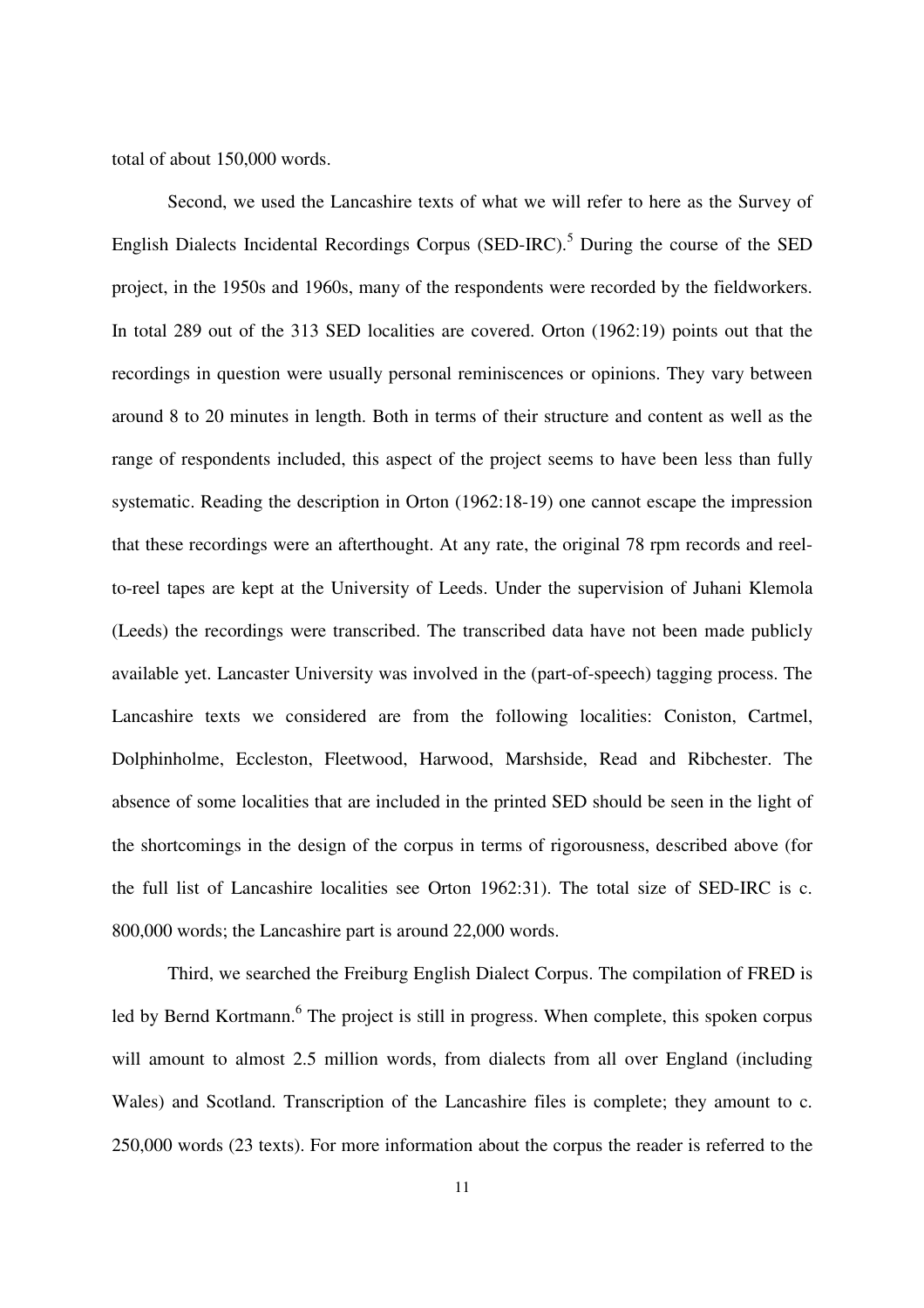FRED home page: http://www.anglistik.uni-freiburg.de/institut/lskortmann/FRED/ [31 May 2004].

Fourth, we retrieved the relevant data from the Lancashire part of the Helsinki Corpus of British English Dialects (HD).<sup>7</sup> Having been initiated by Harold Orton and Tauno Mustanoja in the 1970s this project is also still ongoing, currently under the supervision of Kirsti Peitsara. The complete corpus will contain more than 1 million words of spoken data from various parts of England, mainly East-Anglia, the South West, Essex and Lancashire. The Lancashire material (from Barrowford, Colne and Nelson), which was collected by Riita Kerman in the 1980s, amounts to a little more than 60,000 words if the fieldworker's speech is also counted, and a little under 50,000 words if it is not. More information about the corpus can be found on the www page: http://www.eng.helsinki.fi/varieng/team3/1\_3\_4\_2\_hd.htm [31 May 2004].

From the above corpora we isolated all the occurring instances of ditransitives by searching for all English verbs listed by Levin (1993:45-47) as displaying dative and/or benefactive alternations and then manually identifying the instances of actual ditransitive use. In all we found 449 ditransitive 8 clauses featuring the following verbs: *blow, bring, buy, cook, draw, fetch, get, give, hire, make, offer, owe, pay, post, read, save, sell, send, show, take, teach, tell* and *write.* The vast majority of the ditransitive clauses, 83 per cent (N=374), were double object ones. This is very much in line with Biber et al's (1999) findings as to the clear dominance of the double object construction over the prepositional one with respect to the verbs *give, send* and *offer* (it was mentioned earlier that they detected a skewing of about 80 per cent as against 20 per cent). This dominance of the double object construction obtained for all noun/pronoun combinations found in the data (but see further below). Among the 449 examples of ditransitive clauses there were 34 clauses where both of the relevant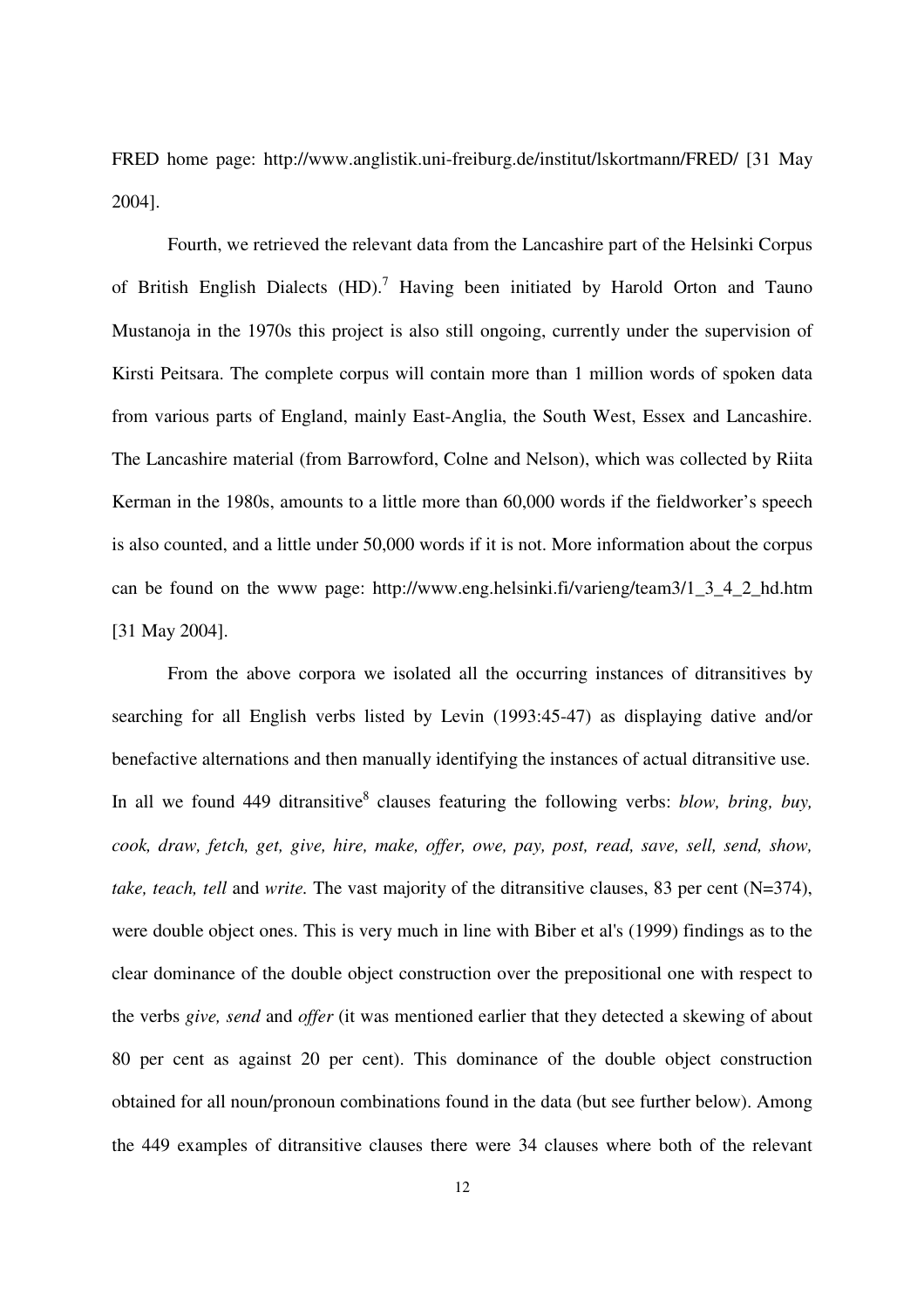constituents were nominal, 338 clauses with mixed nominal and pronominal constituents and 77 with two pronouns. In the first group, the double object construction occurred in 73 per cent of the clauses (N=25), in the second group in 86 per cent (N=292) and in the third group in 74 per cent of cases (N=57).

Turning to the heart of the matter, the placement of the theme and recipient/benefactive relative to each other in the respective constructions, all the instances of the prepositional construction were of the canonical type, i.e. with theme-beforerecipient/benefactive order. In just under half of the cases (N=37) the theme was a pronoun and the recipient/benefactive a lexical NP. There were, however, 9 instances such as those in (18) of the converse pattern.

- (18) a. They brought the check for you (Freiburg)
	- b. Send this letter to them (BNC)
	- c. You can buy a ticket for them for seven pounds (Helsinki)

The canonical pattern was also overwhelmingly dominant among the double object clauses; 94 per cent (N=353) had recipient/benefactive-before-theme order as opposed to only 6 per cent (N=21) with theme-before-recipient/benefactive order. What is, of course, crucial with respect to the two ordering possibilities in the double object construction, is the categorial breakdown of the theme and recipient/benefactive. With two nominal objects, all instances involved the placement of the recipient/benefactive before the theme. With a mixed combination of one nominal and one pronominal constituent recipient/benefactive-before theme order occurred in 286 instances and theme-before-recipient order in 6. Thus the canonical pattern is again dominant accounting for 98% of the cases. As might be expected,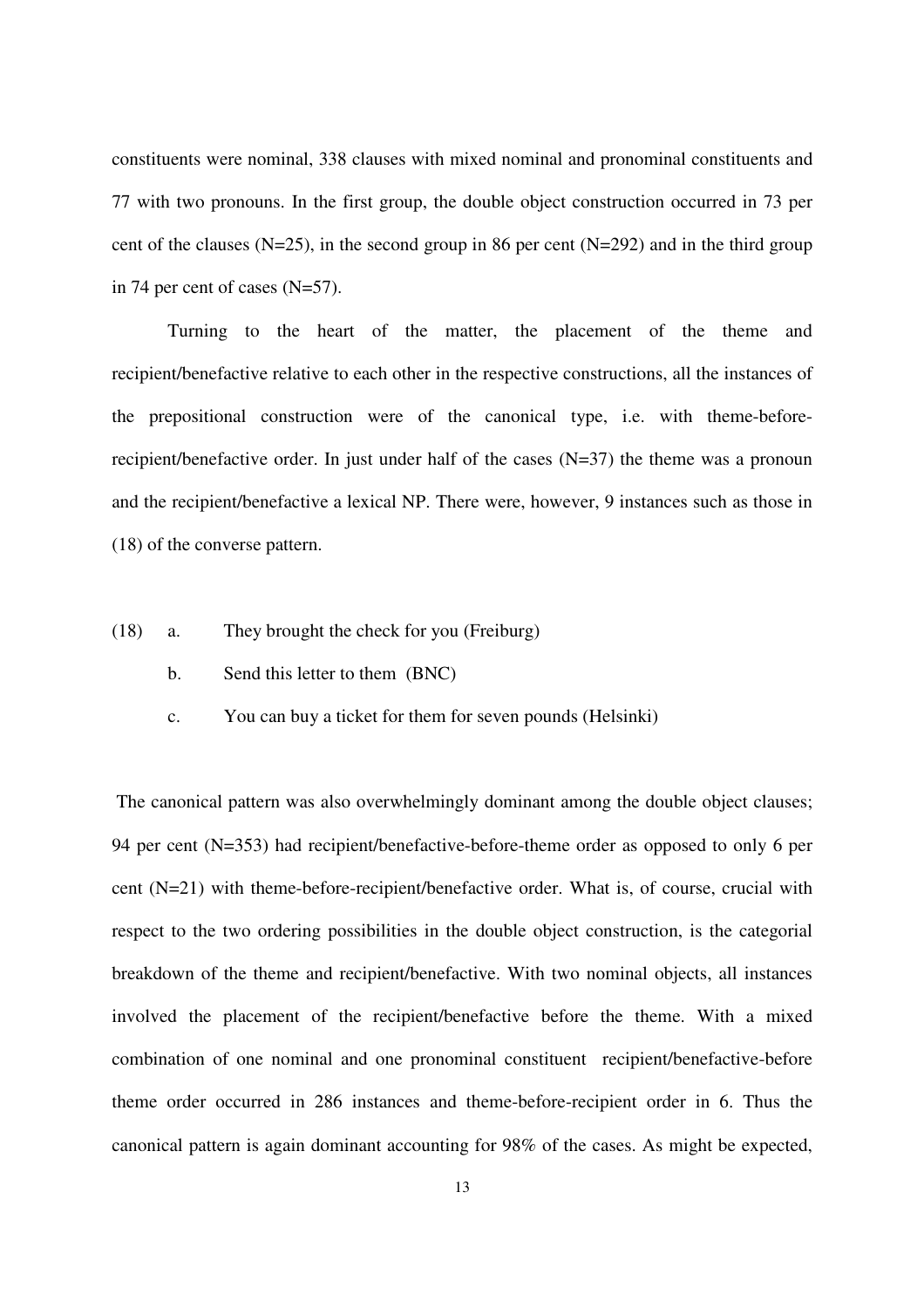in virtually all instances of the recipient-first order, it was the recipient that was pronominal. The three exceptions are shown in (19).

- (19) a. Show your father them. (Freiburg)
	- b. Give Alex one (BNC)
	- c. Show Sid one (BNC)

Note that (19a) represents an instance of (6), a pattern considered in the literature to be categorically excluded. The six instances of theme-before recipient order all involved pronominal themes as in (20).

- (20) a. I'll give it your sister. (BNC)
	- b. So he gave it Tom. (SED)
	- c. Give it all the kids either side. (Freiburg)

So far our data have not lent much substance to the claims concerning the strong presence of theme-before recipient order in ditransitives in the dialects of the North of England. Recall from the survey of the literature in section 3, however, that the claims with respect to the theme-before recipient order are strongest in relation to two pronominal arguments. In order to see whether they do indeed hold, we must be particularly careful in the nature of the constituents that we consider. Among the 57 instances of the double object construction where both the theme and recipient/benefactive are pronouns, there are 34 in which the pronominal theme is either nonspecific *some*, *one*, *any, anything*, or the demonstrative *this* or *that*. In all the instances in question the theme follows the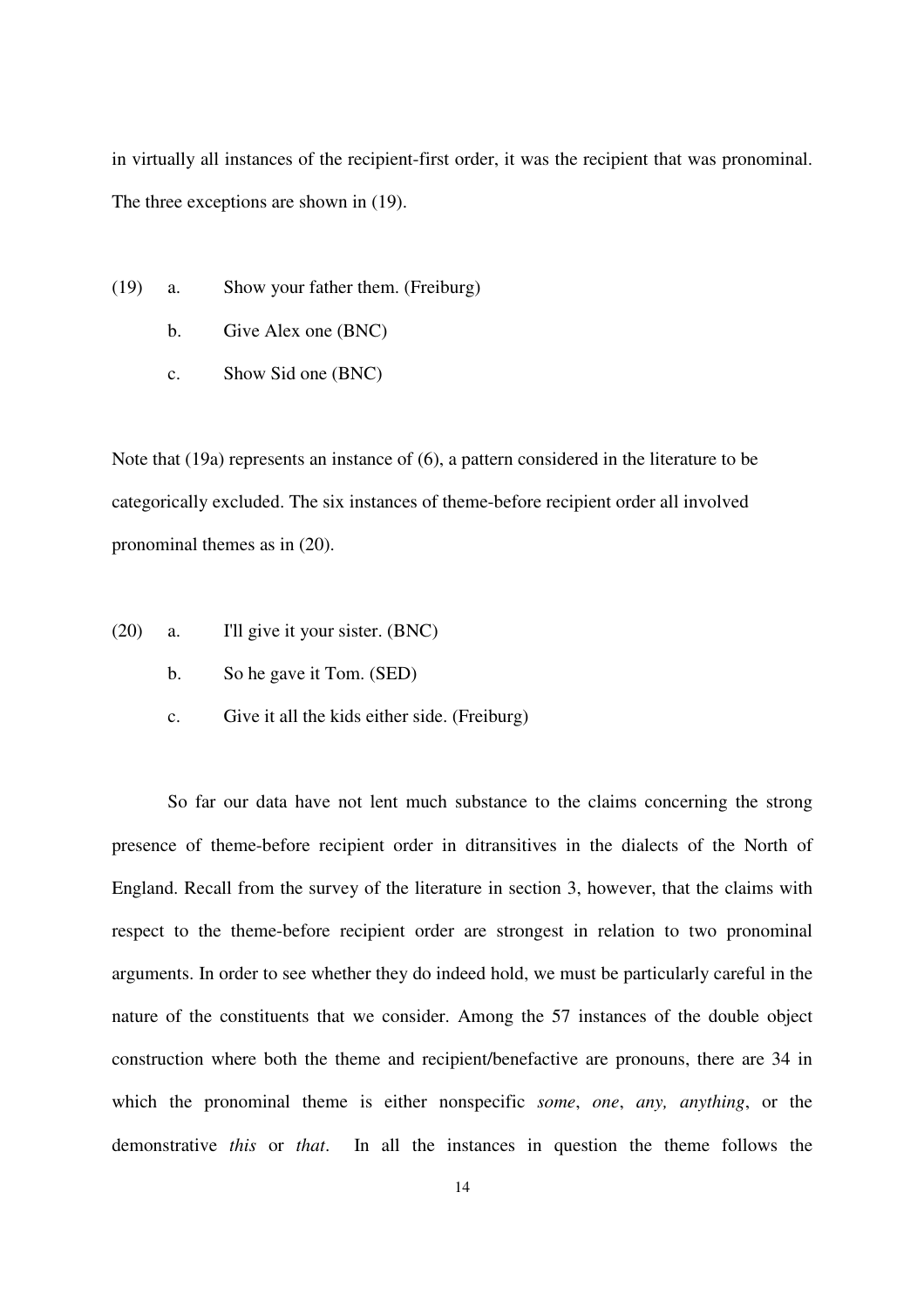recipient/benefactive. If we include these in our considerations, then again the canonical recipient-first order emerges as dominant over the theme-first order, the relevant figures being (73 per cent, N=42)) vs. (27 per cent, N=15). It is preferable, however, to define pronominal in a more narrow sense, to include *personal* pronouns only. The reason is that especially in the historical literature on English it has often been observed that it is specifically personal pronoun objects that may display special syntactic behaviour as compared to nominal objects (Smith 1893, Bacquet 1962, Mitchell 1964:119, 1985:§§3889, 3907, cited by Koopman 1994:9). Recall also the difference in the acceptability of pattern (6) depending on whether the pronoun is or is not a personal one. If we restrict our attention, then, to clauses containing two personal pronouns, the total number unfortunately falls below 30 (i.e. N=23), meaning that statistical significance is compromised. To the extent that we are still allowed to draw some tentative conclusions, it is interesting to note that we now find the converse situation; the theme-first order prevails over the recipient-first order, 65 per cent (N=15) vs. 25 per cent (N=8). Thus when both theme and recipient are personal pronouns, it appears that the placement of the theme before the recipient is indeed the preferred pattern in the double object construction in the investigated dialectal data from Lancashire. In fact the theme-before recipient order is not only dominant in the double object construction but dominant overall as it also obtains in the prepositional construction. In all, in 81% of the clauses with both a pronominal theme and recipient/benefactive the former precedes the latter. It is important to note in this connection that the narrowing down of our focus to include only personal pronouns entails the disappearance of the obvious preference for the double object construction over the prepositional one with two pronominal participants; the relevant figures are 58 vs. 42 per cent as opposed to the previous 74 vs. 26 per cent.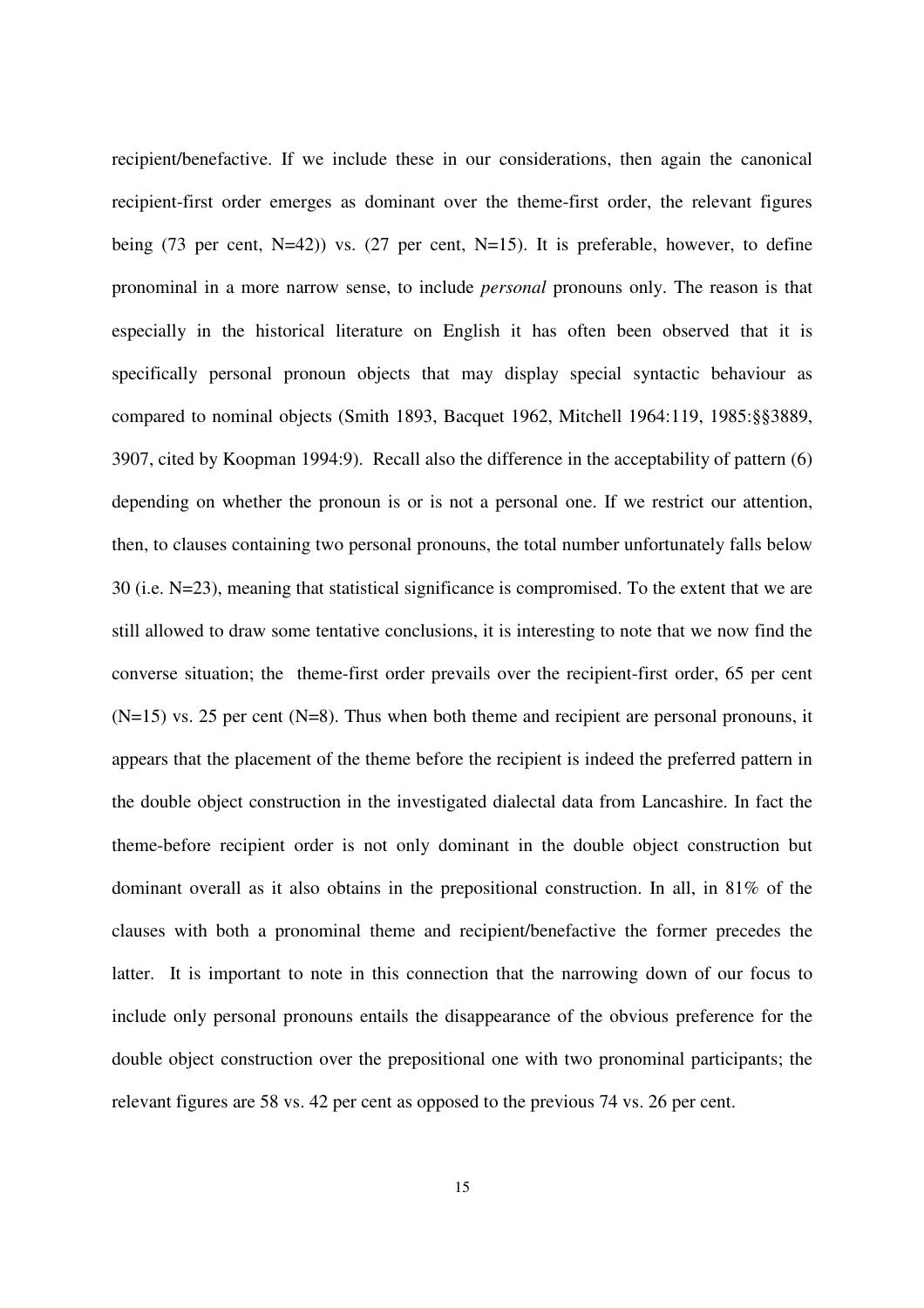Our data is presented in Tables 3-7, below. Tables 3-6 tease the data apart for each of the 4 corpora; Table 7 conflates the results from all of them. The figures in parantheses in Tables 3-7 refer to the number of *all* pronouns, i.e. not only personal ones, but also unspecifed forms such as *someone* or *anyone*, the proform *one* or demonstratives.

[insert Table 3]

[insert Table 4]

[insert Table 5]

[insert Table 6]

[insert Table 7]

The above data reveal that there appear to be three as opposed to two possibilities of the encoding of the non-subject arguments in ditransitives only when the theme is a personal pronoun and the recipient a noun or when both are personal pronouns. In the first instance the prepositional construction is favoured over either of the double object patterns (37 vs. 9); among these 9 double object patterns the theme-first pattern is favoured over the recipientfirst one (6 vs. 3). In the second instance, as mentioned earlier, there seems to be a very slight preference for the double object pattern over the prepositional one (23 vs. 20), but again a favouring of the theme-first pattern in the double object construction over the recipient-first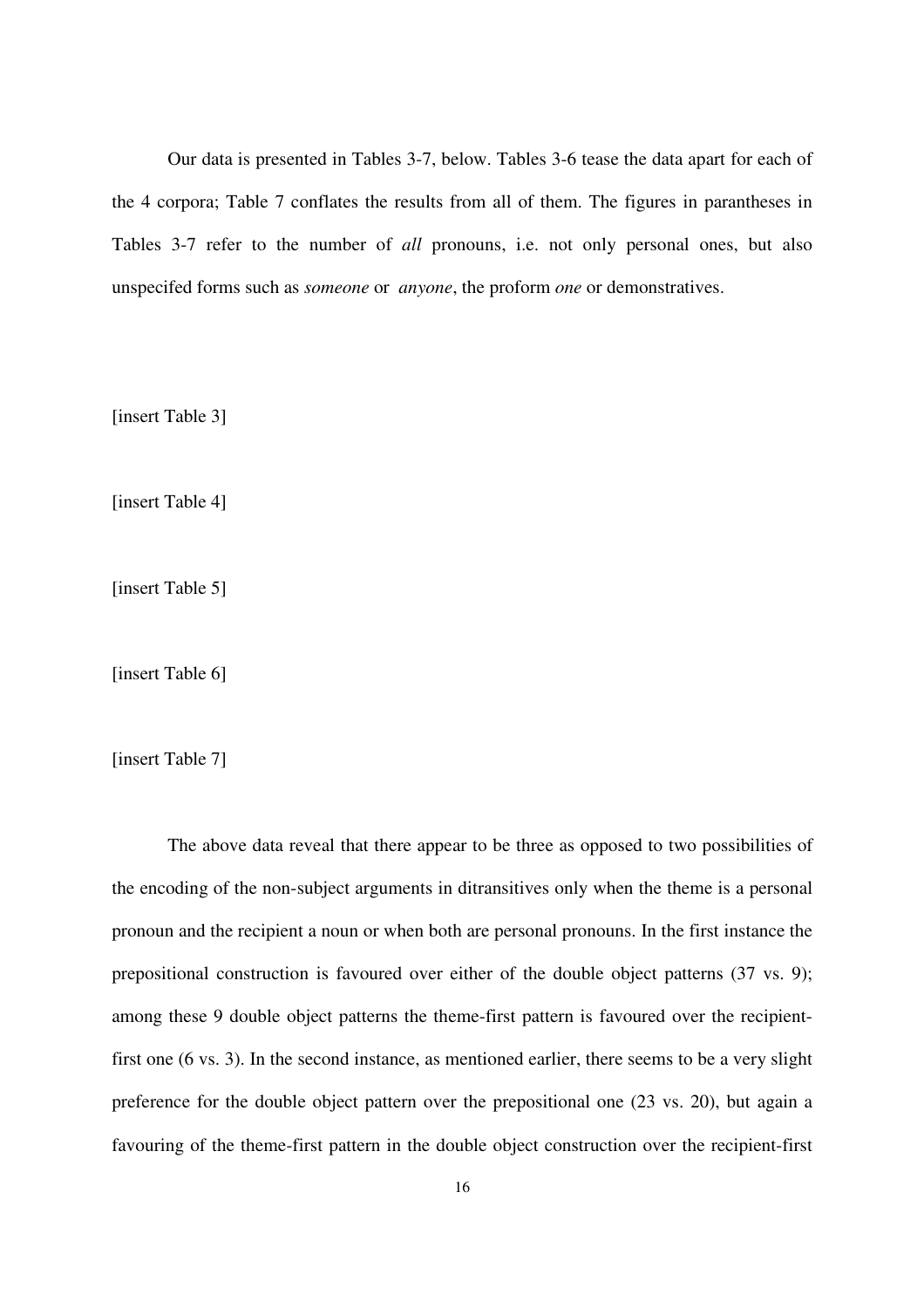one. Given the above, the question arises what determines the choice of encoding. Two obvious factors to consider are the nature of the verb and the person/number/gender features of the pronouns.

Of the verbs involved in both dative and benefactive alternations that we considered only three occurred in the corpus in the alternative double object pattern, i.e. the themebefore recipient one. The verbs in question are *give*, *send* and *show*. To the best of our knowledge this is the first time the existence of the alternative double object pattern has been attested with verbs other than *give.* That the verbs in question are all dative-alternating rather than also benefactive-alternating may or may not be significant. In any case, we rather suspect that there are more verbs displaying this variation. *Give, send* and *show* are among the most frequently occurring ditransitive verbs. It is therefore not altogether surprising that in a small corpus such as ours, the fairly uncommon theme-before-recipient pattern fails to show up with less frequent verbs. We would expect, however, a larger corpus to yield a greater variety of verbs displaying the theme-first double object pattern. Needless to say all three verbs, *give, send* and *show*, also occurred in the other two patterns. Therefore in the case of at least these three verbs, it is not the nature of the verb that underlies the choice of ditransitive pattern. As for the features of the pronominal theme, since first and second person pronouns feature only rarely as themes in ditransitive clauses<sup>9</sup>, it is not surprising that in all three ditransitive patterns the theme was virtually always third person and nonhuman. The five instances of themes that were human, two *me*, one *us*, one *him* and one *them* all occurred in the prepositional construction. All the other pronominal themes were thus either *it* or *them*, with *it* predominating (46 vs. 19). There is little to add about the properties of the nonpronominal recipients in the relevant patterns. Recall that in the three instances of the canonical double object construction with a nominal recipient and a pronominal theme, the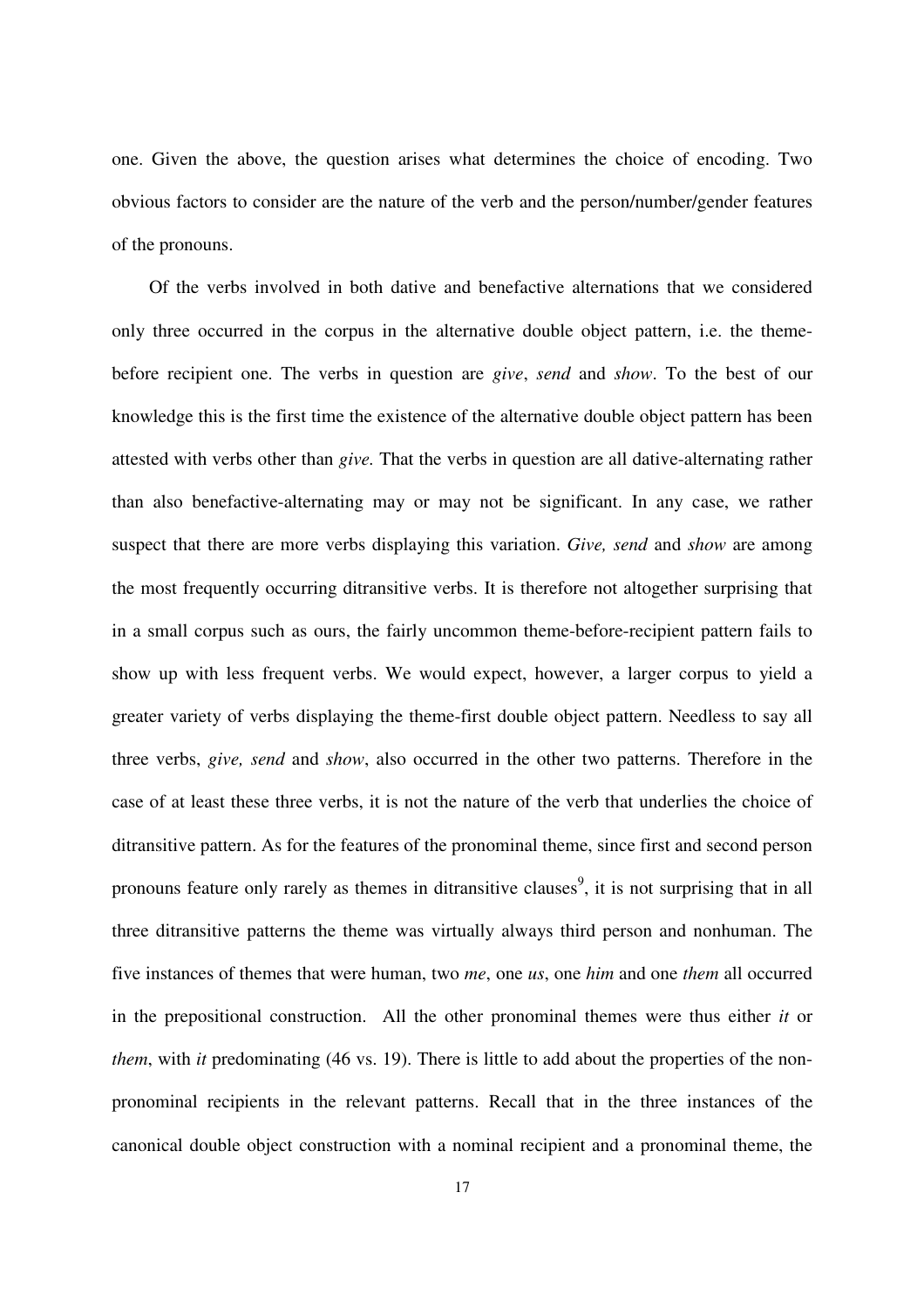recipient was a single word. Somewhat surprisingly, if one disregards the preposition, there were relatively more two-word and longer recipients in the alternative double object construction than in the prepositional one. However, the number of instances of the alternative double object construction is too small to allow for meaningful generalisations to be made.

Turning to the patterns with two personal pronouns, we note that recipients, unlike themes, tend not to exhibit person restrictions. Accordingly, the corpus exhibits the full range of human personal pronouns functioning as recipients, first, second and third (masculine and feminine) both in the singular and plural as shown in the examples in (21).

- (21) a. Give me it to go away.
	- b. He wants to sell us it.
	- c. I'll give you them.
	- d. So send it me.
	- e. I'll give it you.
	- f. Give them us.
	- g. Give them to me.
	- h. We sent them to you.
	- i. I we taught it to them.

Nonetheless there are evident differences in the distribution of the person/number combinations of the recipients in the three ditransitive patterns found in the corpus. The canonical ditransitive pattern exhibits a dispreference for third person recipients, there being only one instance, namely the *him/it* combination shown in (22a).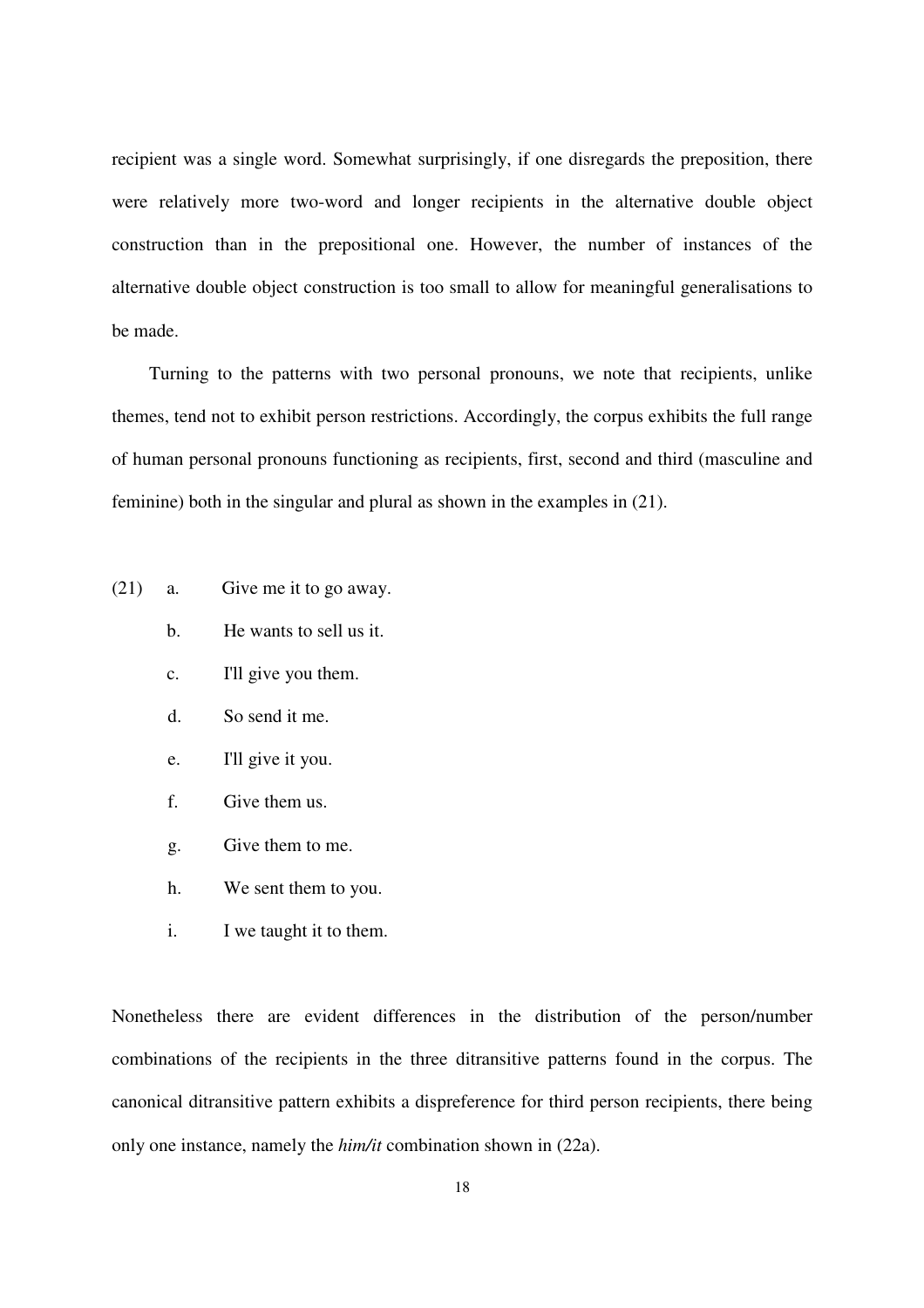- (22) a. When they showed him it.
	- b. I gave it him
	- c. Give it her for next time.

In both the alternative double object pattern and the prepositional one, there is no such dispreference. In the alternative double object construction we find three instances of *it/him* as in (22b) and two of *it/her* as in (22c) though none of *it/them*, which in turn is attested four times in the prepositional construction. The alternative double object construction evinces the highest percentage (33%) of the *it/me* combination. The above differences may be just coincidental, due to the small number of ditransitives with two personal pronouns of each type. Nonetheless the possibility cannot be excluded that the two double object patterns disfavour certain combinations of pronouns, because of case recoverability problems or due to phonological factors. Case recoverability problems are most likely to arise when both of the pronouns are animate, a situation not attested in our corpus. With respect to phonological factors, it is often claimed (see e.g. Larson 1988:364) that in the canonical double object construction a pronominal recipient preceding a pronominal theme must be necessarily unstressed. If this is indeed so then both *him* and *them* may emerge as *'m*, leading to ambiguity particularly when followed by *it.* Assuming that in the alternative double object construction the necessarily unstressed pronominal is again the immediately postverbal one, i.e. the theme rather than the recipient, the distinction between *him* and *them* in an *it/him* or *it/them* combination should be maintained. This could account for the apparent paucity of third person combinations in the canonical double object pattern as opposed to the alternative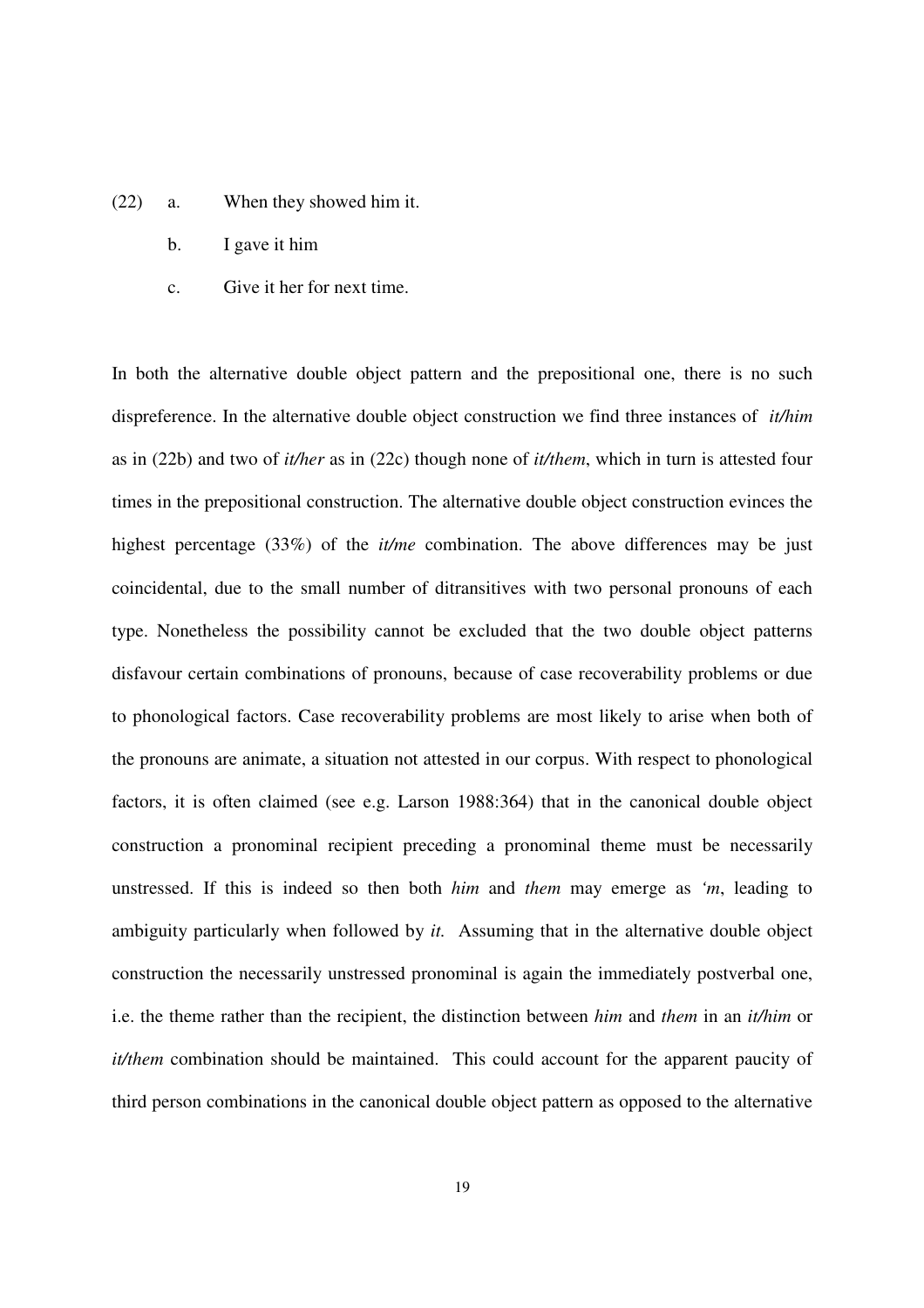one. Interestingly enough in neither of the double object patterns attested in the corpus do we find a *them/them* combination.

In sum, our analysis of the order of the theme and recipient in ditransitive clauses has shown that in the investigated dialect of Lancashire, when both theme and recipient are personal pronouns, there is a clear preference for positioning the theme before the recipient. This order obtained in 81% (35/43) of the relevant instances. The preference for theme-first order is met not only by the use of the prepositional construction, as in the standard language, but also by the use of the alternative double object construction. Of the 35 instances of theme first order, 43% (15) are by means of the alternative double object construction. Significantly, when both the theme and recipient are personal pronouns, the alternative double object construction is nearly twice as common as the canonical one, the relevant figures being 65 % vs. 35%. Thus while the most common construction with two personal pronouns is the prepositional one, the alternative double object construction and not the canonical double object one is the next in line.

#### **5. Theoretical relevance of findings**

The existence of three as opposed to two ditransitive patterns in some dialects of English, even if only with respect to certain types of themes and recipients/benefactives raises a number of interesting questions.<sup>10</sup> First of all, do the theme and recipient/benefactive in the two double object patterns manifest the same or different grammatical relations? In other words, does the change in order reflect a mere change in say pragmatic status or a more fundamental structural difference? Given the restricted nature of the theme in the alternative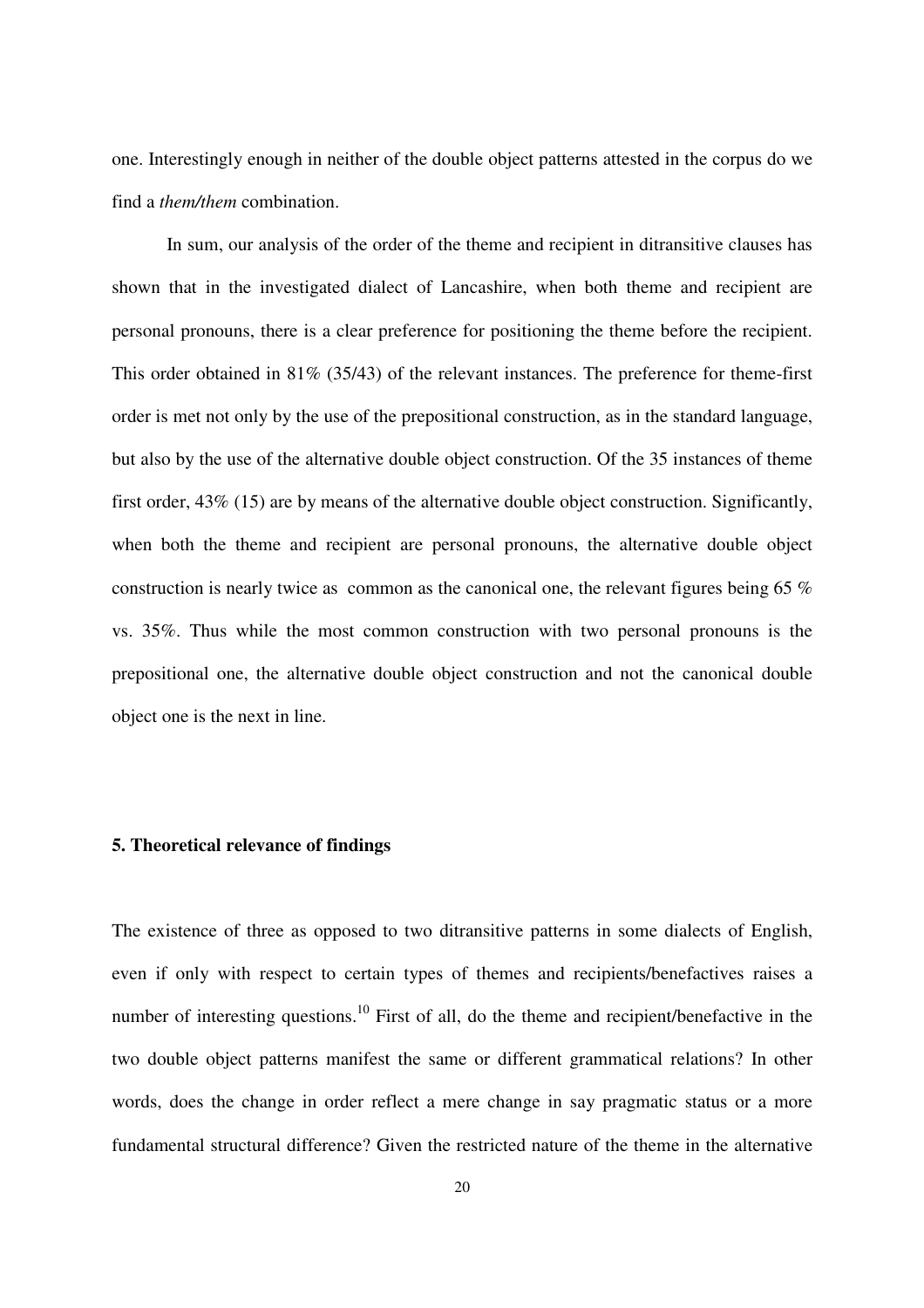double object construction, it is rather difficult to answer the above, as the standard syntactic tests used for distinguishing indirect from direct objects in English e.g. asymmetries in binding, extraction and right-ward movement (however interpreted) cannot be applied. Another set of questions, also bearing in part on the issue of grammatical relations, concerns the morpho-phonological form of the pronouns in the three constructions. According to the typology of structural deficiency recently developed by Cardinaletti & Starke (1999), pronominal forms may be divided into strong, weak and clitic forms. Only strong forms may be coordinated and modified. Weak forms or clitics cannot. Weak forms, unlike clitics, however, may bear word stress and may be deleted under ellipsis. They do not, on the other hand, form clusters. What then is the status of the pronominal themes and recipients in terms of this typology? Both the theme and recipient/benefactive in the prepositional construction can be modified and coordinated as well as separated by a verbal particle as shown in (23) and thus emerge as strong forms.

- (23) a. He gave them all to me and her.
	- b. He gave it back to me.

But it is by no means obvious what the status of the relevant forms in the canonical double object construction let alone the alternative one is. Is it indeed the case that the inner pronoun in both constructions can never be stressed and thus qualifies as a clitic rather than a weak form? What are the modification or coordination possibilities of the outer pronouns in the two constructions? The outer theme can be modified (*He gave us it all*) and coordinated (*He gave me both her and him*) but whether the same holds for the recipient in the alternative double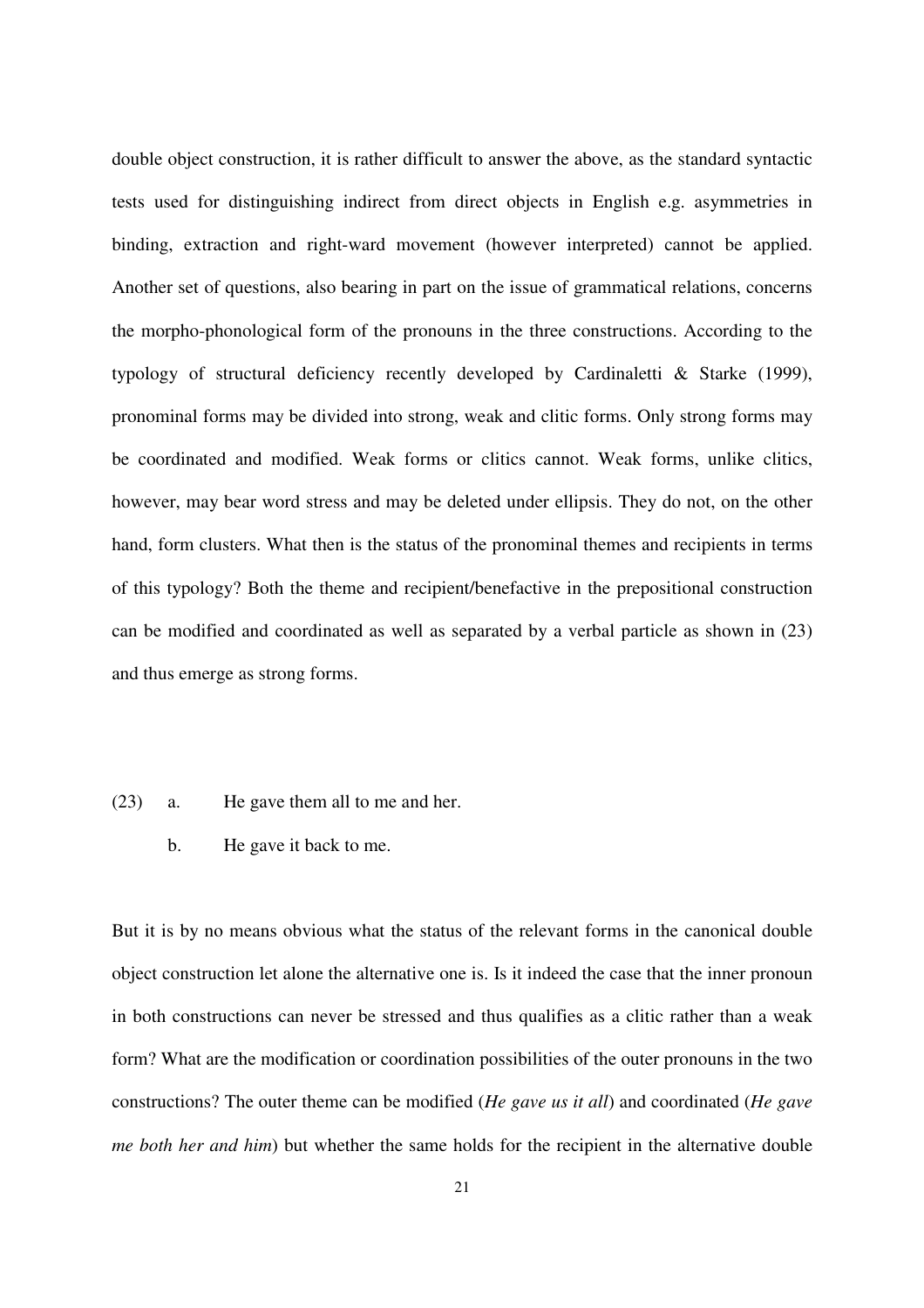object one we simply do not yet know. The morpho-phonological status of the pronominal theme and recipient in the two double object patterns is of considerable interest as this may have a direct bearing on how the two patterns are to be dealt with in a model of grammar. In various syntactic frameworks alternative ordering patterns involving clitics or weak forms are handled by quite different mechanisms than those involving strong forms or lexical NPs. Accordingly, there are likely to be less consequences for the grammar of ditransitives if neither of the two pronominals in the two double object patterns emerge as strong than if a strong form is involved in any of the two patterns.

Another, more general, issue, which has been implicit in the discussion above, concerns the study of *variation* in language itself, more specifically the importance of taking variation seriously (Croft 2001). English ditransitives have been treated in much of the literature as a more or less clear-cut class. As our summary in §§2-3 of the findings of Biber et al. (1999) indicates, in their section on ditransitives they do not distinguish between American English and British English. A variation on this lumping approach is displayed by Goldberg (1992). In her analysis of the grammatical function of the theme in the double object construction she follows Dryer (1986) and Bresnan and Moshi (1990) in arguing that it is a different type of object than a direct object. In a footnote, she suggests that the evidence for object status is partly constituted by direct object semantics, the absence of a preposition, but also the passivisability of the theme (as well as of the recipient) in British English (Goldberg 1992:71, n.4), cf. *It was given him*. Moving on to the evidence against it being a direct object, she observes that the theme always follows the recipient when both are present and that passivisability does not obtain in American English (1992:71, n.4).

Goldberg's claim about the relative order of recipient and theme cannot be upheld in the light of the data presented above, which show that there is variation. In addition, she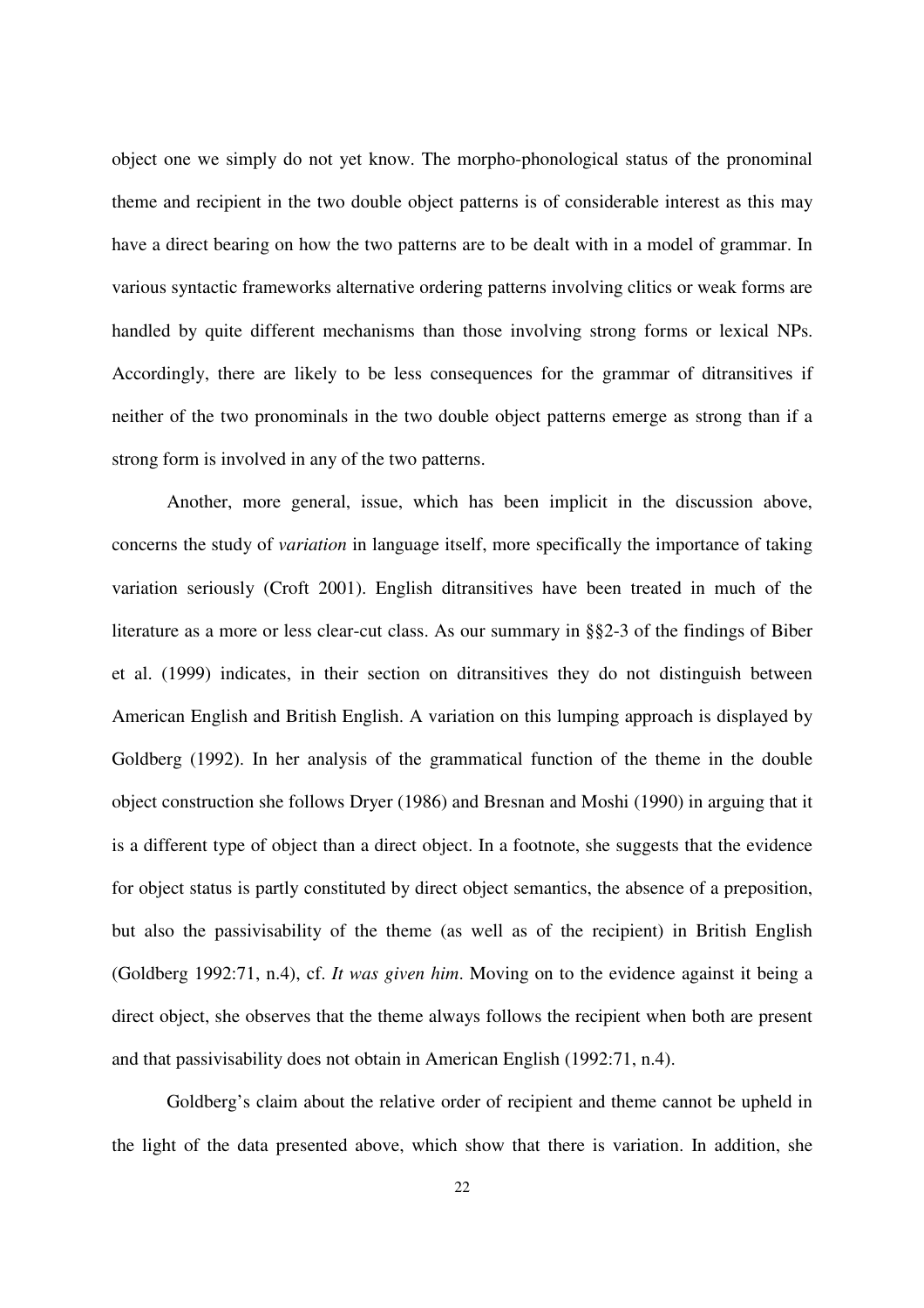bases her *unitary* grammatical analysis (of the theme) on an aspect of syntactic *variation* across American and British English. Croft (2001) argues that in view of cross-linguistic variation in the instantiation of what are traditionally seen as universal syntactic categories and constructions it is a mistake, methodologically speaking, to assume the existence of these categories. Instead, syntactic structure is language-specific. It does not follow from this that there is nothing universal in languages: the constraints on the mapping between form (phonological, morphological and syntactic structure) and function (semantic and discoursepragmatic meaning) are universal (Croft 2001: e.g. 61).<sup>11</sup> Therefore, linguists should direct their search for language universals to the form-function mapping.

To get back to the case of ditransitives, the apparent variation between American and British English leads us to conclude that a distinction must be made between the American English double object construction and the British English one. Both constructions should be investigated in their own right. To the extent that Goldberg's generalisation concerning the passivisation facts is valid, they may indicate that the status of the theme in the British English recipient/benefactive-theme double object construction is different from that in the American English one. And concerning the constructions as a whole the question arises whether perhaps in British English it is somehow more highly transitive than in American English (the connection between passivisability and semantic transitivity is widely accepted, see e.g. Bolinger 1978, Keenan 1985, Rice 1987; cf. Siewierska 1984 for a critical evaluation of this position). Another, possibly additional, explanation might be that the British English passive construction is wider in scope than the American English one.

Having made — in line with Croft  $(2001)$  — the case for distinguishing between American English and British in the study of ditransitives (and the passive, and indeed constructions in general), we would in fact go even further. The Lancashire data suggest that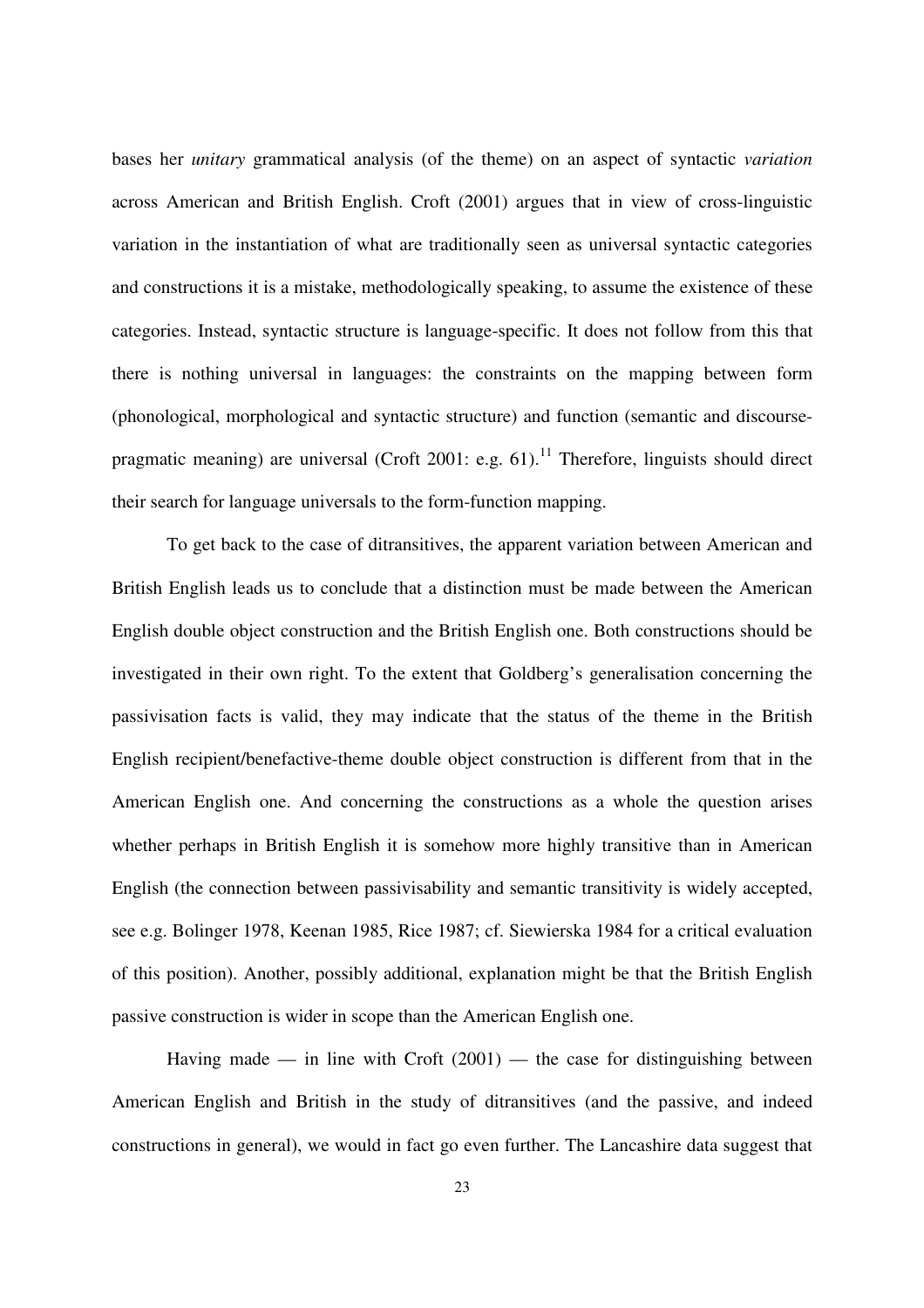even a language-specific double object construction is too simplistic. The form-function mapping in ditransitives in regional dialects should not necessarily be expected to conform to that of the standard variety, and indeed it does not, as is shown most clearly by the themerecipient variant of the double object construction. Now while regional dialects may be socially or politically stigmatised, from the linguist's point of view there is nothing that should make them any less valid or interesting as sources of information about the universal constraints on the mapping between form and function.<sup>12</sup> Thus, for example, the function of, and restrictions on, the use of the theme-before-recipient/benefactive order are not only relevant in connection with our understanding of the role discourse pragmatics in argument linking and/or the distinction between strong, weak and clitic pronouns in Lancashire dialect. Instead, they will have a bearing on our understanding of these issues in language in general. In keeping with the spirit of Kortmann (2003), then, we argue that functional-typological linguistics should not abstract away from, but instead *embrace* the wealth of variation displayed across dialects. Such a position is very much in line with the desiderata for a truly functional grammar presented in Butler (2003) and espoused in Functional Discourse Grammar as outlined in Mackenzie (2003).

This keen attitude towards dialectal variation will characterise our follow-up research on ditransitives. In our more in-depth analysis of the issues raised above (as well as additional questions that may arise) we intend to rely on several sources of information. We have already made a start on retrieving data from corpora. In addition to the ones used so far outlined in  $§4$ , above — we are in the process of compiling a corpus specifically of Lancashire dialect. This is based on recordings held by the North West Sound Archive.<sup>13</sup> The purpose of the Archive is to "record, collect and preserve sound recordings relevant to life in the North West of England" (http://www.gmcro.co.uk/other/NWSA/nwsa.htm [NWSA www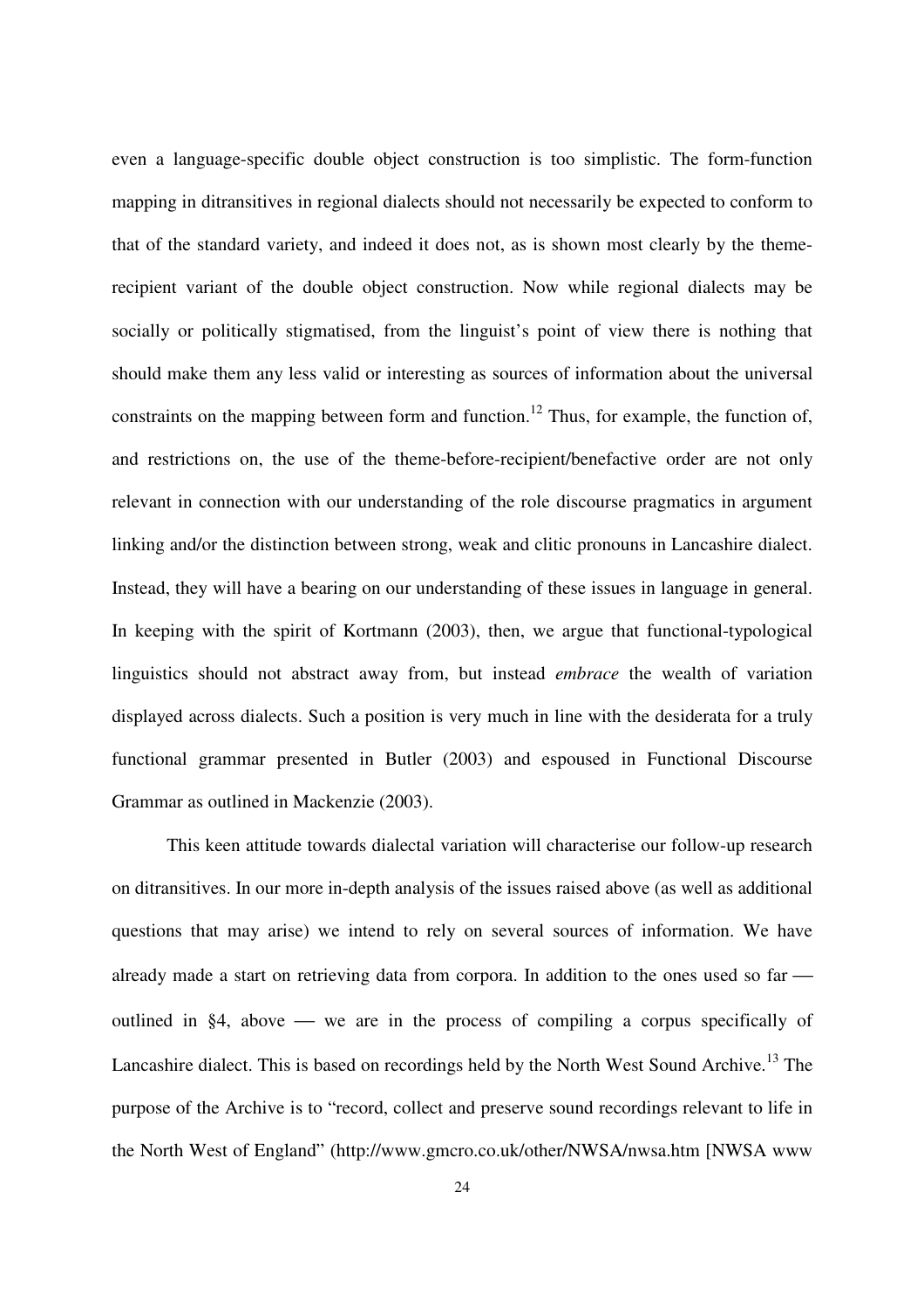page, 28 May 2004]). It has more than 100,000 recordings of speech, many of them personal reminiscences. From these recordings we have initially selected around 60 hours of speech for transcription, the localities of the speakers matching, as much as possible, those of the informants of the Survey of English Dialects. This data will be important in shedding more light on issues such as the relative frequencies of the various alternative argument linking patterns in Lancashire. Our new corpus data may also shed more light on the range of verbs displaying the comparatively rare pronominal theme-before-recipient order, although in this connection we will be using written questionnaires and oral tasks as well. The same applies to the question as to whether different patterns co-exist in the grammar of a single speaker. As for the status of the pronouns (and thus, indirectly, the question of the validity of Cardinaletti and Starke's (1999) structural deficiency typology involving the distinction between strong vs. weak vs. clitic pronouns) the value of corpus data has been, and is expected to remain, relatively limited. The double object patterns are not frequent to begin with, and are considerably less likely to occur with the structures indicative of their status, viz. coordination and modification. It would not be feasible to construct a corpus sufficiently large that these patterns would show up in suitably high numbers. Passivisation data, which may merit a closer look in connection with Goldberg's claim cited above, are likewise too rare for corpus data alone to be enough. In this connection then, our methodology will follow a recent trend in dialect grammar research towards triangulation (e.g. Cornips and Jongenburger 2001, Cornips and Poletto 2005). Cornips and Poletto (2005:941-945) point out that a purely observational (corpus-based) approach runs the risk of remaining blind to certain aspects of language use, especially uncommon patterns, while a solely experimental method (written questionnaires and oral tasks) also has shortcomings, e.g. the well-known tendency for subjects who speak a non-standard variety to be influenced by prescriptive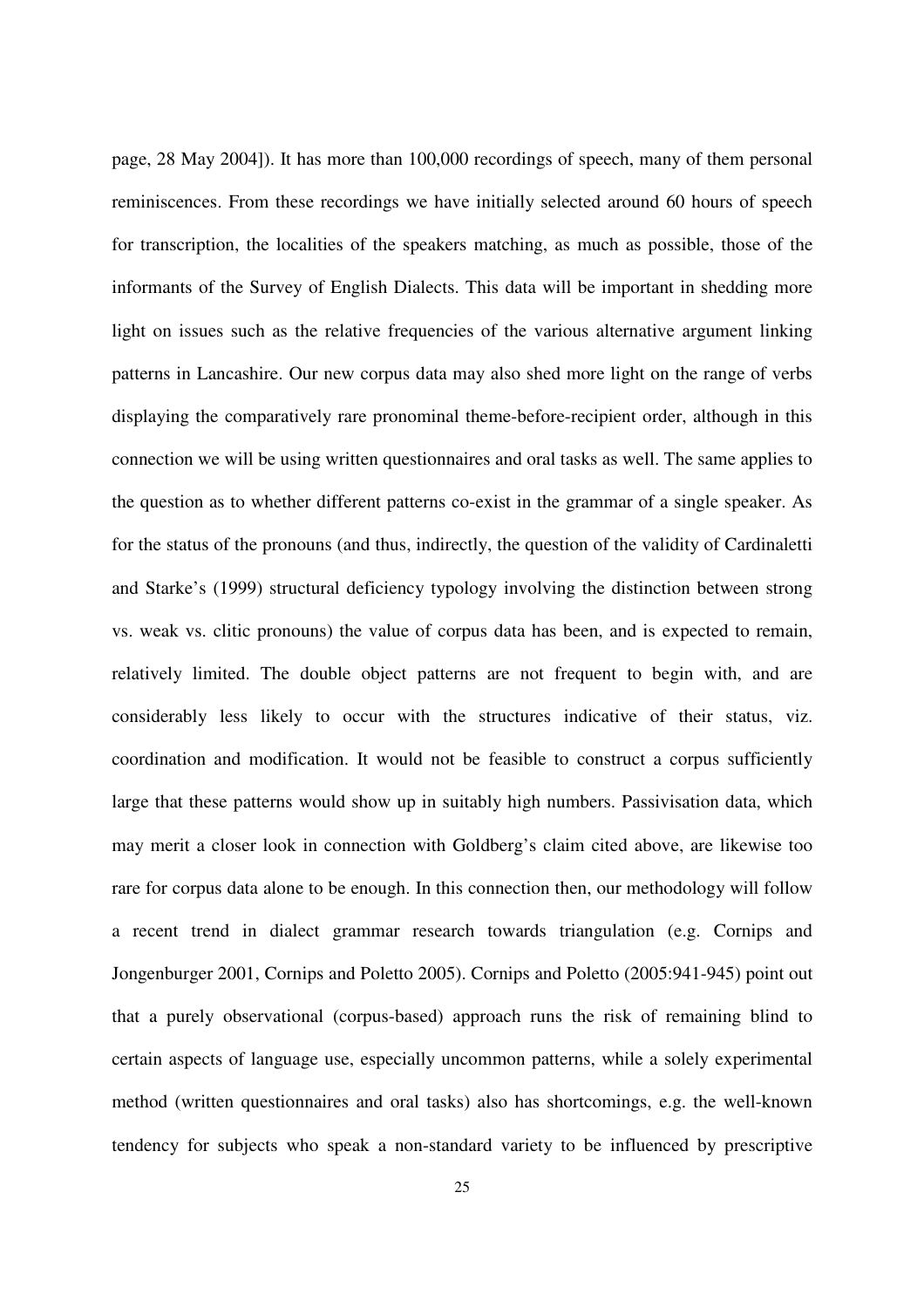norms in various ways (cf. also e.g. Labov 1972:21, 177, 213; 1996:78). With roots in many branches of linguistics — ranging from typology to dialectology, and corpus linguistics to syntactic theory, including cognitively-oriented approaches —, the results should be relevant across much of the spectrum of the field, although perhaps especially the broadly functional side, given the centrality of variation.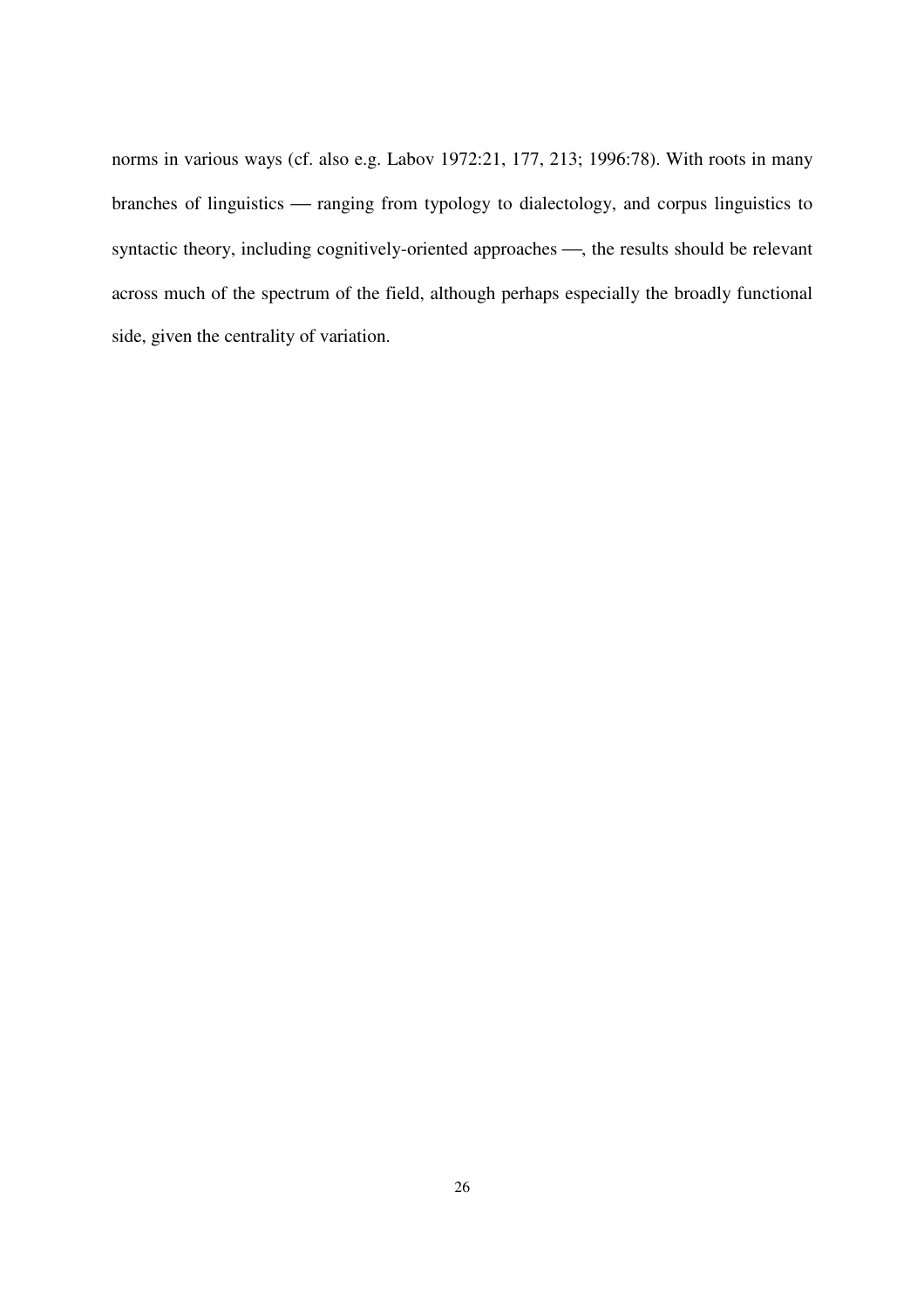#### **References**

Biber, D., S. Johansson, G. Leech, S. Conrad, and E. Finegan, 1999. *Longman Grammar of Spoken and Written English*. London: Longman.

Bolinger, D. 1978. Passive and transitivity again. *Forum Linguisticum* 3: 25-28.

- Bresnan, J. and L. Moshi. 1989. Object asymmetries in comparative Bantu syntax. *Linguistic Inquiry* 21:147-185.
- Butler, C.S. 2003. *Structure and Function - A Guide to Three Major Structural-Functional Theories.* Amsterdam/Philadelphia: John Benjamins
- Bybee, J.L. 2000. The phonology of the lexicon: Evidence from lexical diffusion. In M. Barlow and S. Kemmer (eds.), *Usage-based Models of Language*. Stanford: CSLI. 65- 85.
- Cardinaletti, A. 1999. Pronouns in Germanic and Romance Languages: An Overview. In H. van Riemsdijk (ed), *Clitics in the Languages of Europe*, 33-82. Berlin: Mouton de Gruyter.
- Cardinaletti, A. and M. Starke 1999. The typology of structural deficiency. In H. van Riemsdijk (ed), *Clitics in the Languages of Europe*, 145-233. Berlin: Mouton de Gruyter.
- Chesire, J., V. Edwards and P. Whittle1993. Non-standard English and dialect leveling. In J. Milroy and L. Milroy (eds.), *Real English. The Grammar of English Dialects in the British Isles.* London and New York: Longman, 53-96.
- Cornips, Leonie and Willy Jongenburger. 2001. Het design en de methodologie van het SAND-project. *Nederlandse Taalkunde* 6:215-232.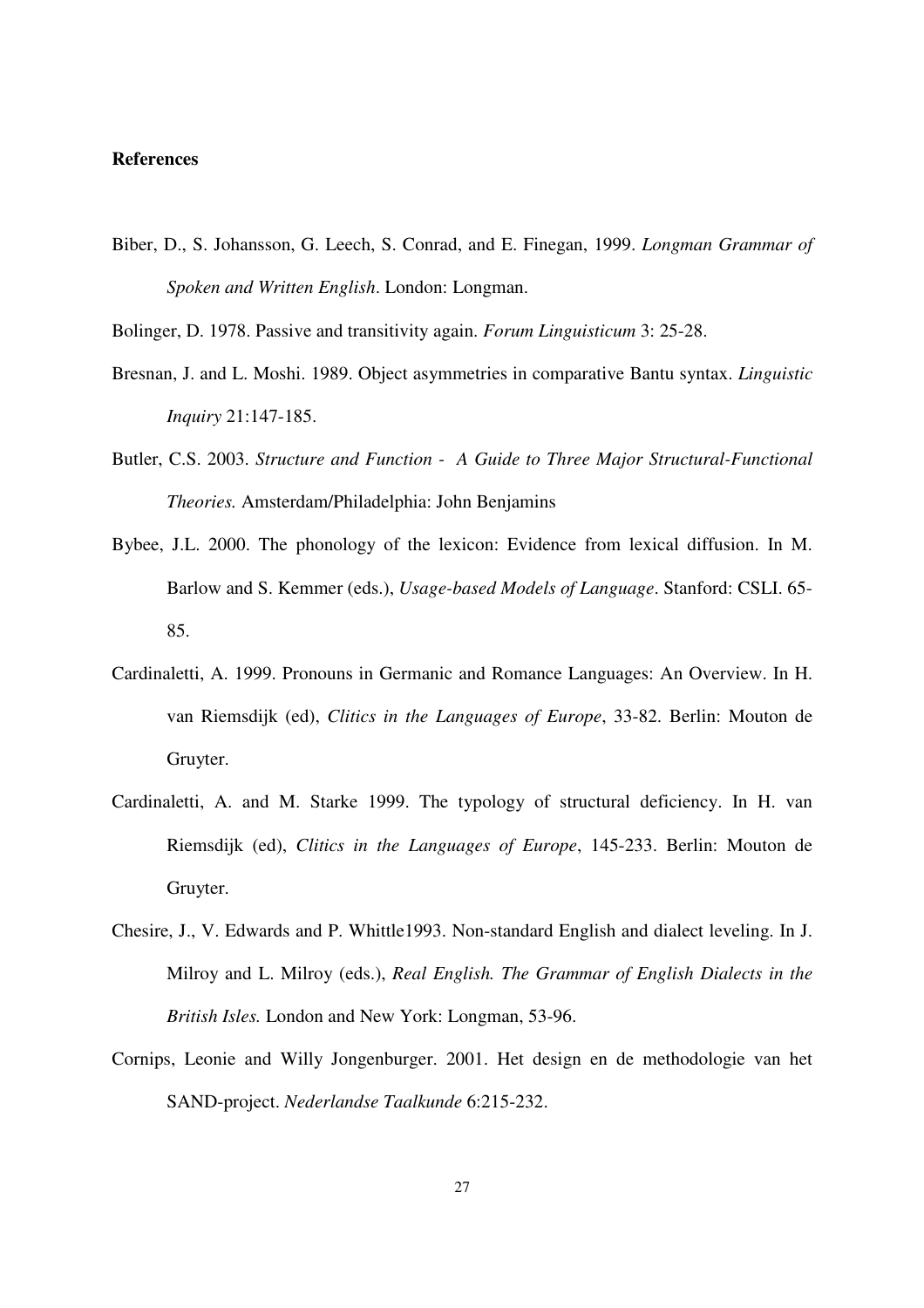- Cornips, Leonie and Cecilia Poletto. 2005. On standardising syntactic elicitation techniques (part 1). *Lingua* 115:939-957.
- Croft, W. 2000. *Explaining Language Change: An Evolutionary Approach*. London: Longman.
- Croft, W. 2001. *Radical Construction Grammar. Syntactic Theory in Typological Perspective*. Oxford: Oxford University Press.
- Croft, W. 2003. Typology and Universals. 2<sup>nd</sup> edn. Cambridge: Cambridge University Press.
- Dryer, M. 1986. Primary object, secondary objects, and antidative. *Language* 62:808-45.
- Edwards, V. and J. Cheshire. 1989. The Survey of British dialect grammar. In J. Cheshire, V. Edwards, H. Münstermann and B. Weltens (eds), *Dialect and Education: Some European Perspectives*. 200-215. Clevedon: Multilingual Matters.

Freeborn, D. 1985. *A Course Book in English Grammar*. London: MacMillan.

- Givón, T. 1993. *English Grammar. A Function-based Introduction*. Amsterdam and Philadelphia: John Benjamins
- Goldberg, A.E. 1992. The inherent semantics of argument structure: the case of the English ditransitive construction. *Cognitive Linguistics* 3:37-74.
- Haspelmath, M. 2003. The geometry of grammatical meaning: semantic maps and crosslinguistic comparison. In M. Tomasello, (ed.), *The New Psychology of Language, vol.* 2, ,. Mahwah, N.J.: Lawrence Erlbaum Associates.
- Hawkins, J.A. 1994. *A Performance Theory of Order and Constituency*. Cambridge: Cambridge University Press.
- Huddleston, R. and G. Pullum 2002. *The Cambridge Grammar of the English Language*. Cambridge: Cambridge University Press.
- Hudson, R. 1992. So called double objects and grammatical relations. *Language* 68: 251-276.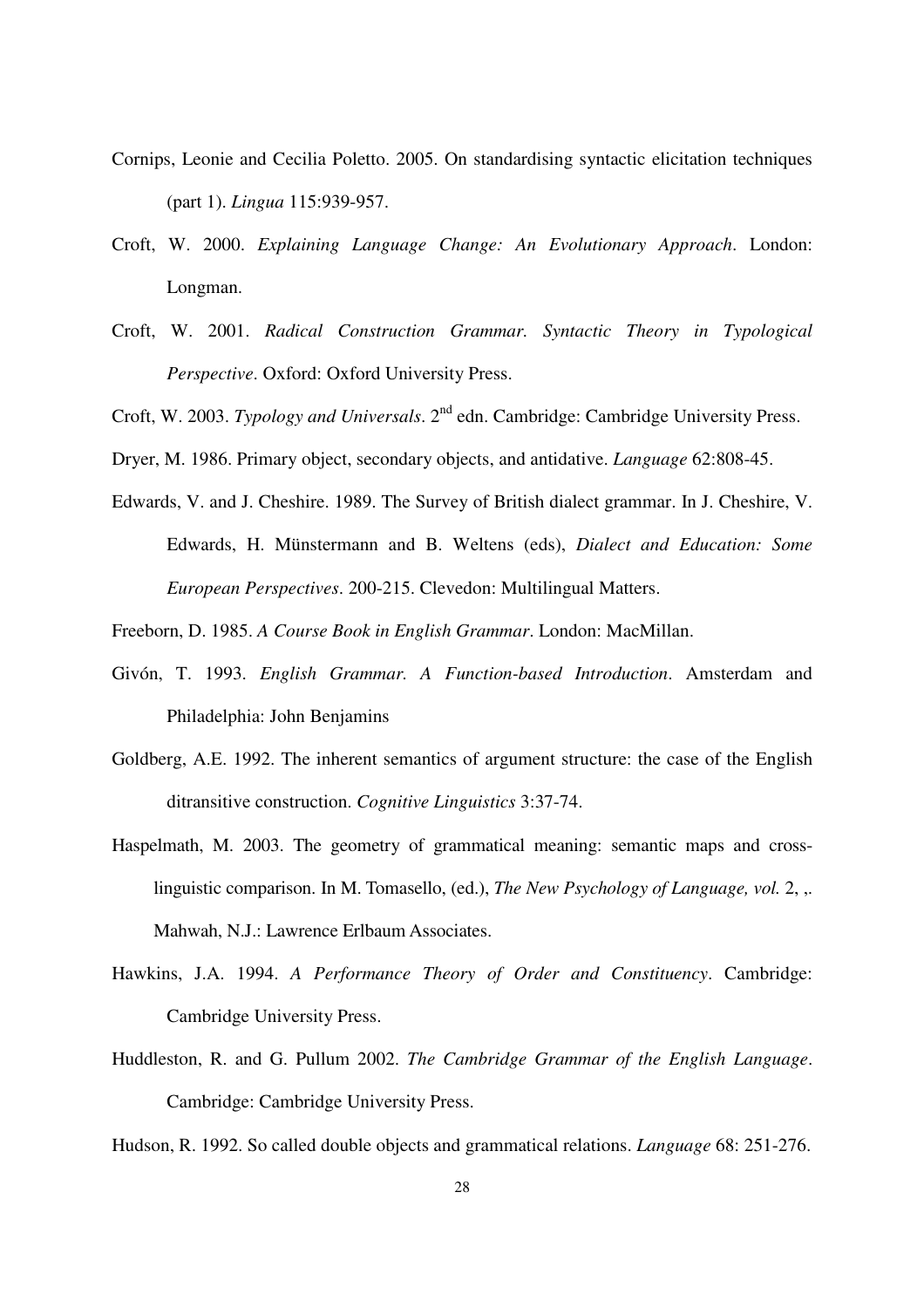- Hughes, A. and Trudgill, P. 1996. *English Accents and Dialects. An Introduction to the Social and Regional Varieties of English in the British Isles.* 3 rd edn. London: Arnold.
- Keenan, E.L. 1985. Passive in the world's languages. In T. Shopen (ed.), *Language Typology and Syntactic Description, Vol. 1: Clause Structure*, 243-281. Cambridge: Cambridge University Press.
- Kirk, J.M. 1985. Linguistic atlases and grammar: the investigation and description of regional variation in English syntax. In J.M. Kirk, S. Sanderson and J.D.A. Widdowson (eds.), *Studies in Linguistic Geography*, 130-156. London: Croom Helm.
- Koopman, W. 1994. The order of dative and accusative objects in Old English. MS, University of Amsterdam.
- Koopman, W. and W. van der Wurff. 2000. Two word order patterns in the history of English: stability, variation and change. In R. Sornicola, E. Poppe and A. Shisha-Halevy (eds.), *Stability, Variation and Change of Word-order Patterns over Time*. Amsterdam: John Benjamins.
- Kortmann, B. (ed.). 2003. *Dialectology Meets Typology. Dialect Grammar from a Crosslinguistic Perspective*. Berlin: Mouton de Gruyter.
- Larson, R.K. 1988. On the double object construction. *Linguistic Inquiry* 19.3: 335-391.
- Labov, William. 1972. *Sociolinguistic patterns*. Philadelphia: University of Philadelphia Press.
- Labov, William. 1996. When intuitions fail. *Papers from the 32nd Regional Meeting of the Chicago Linguistics Society* 32, 76–106.

Levin, B. 1993. *English Verb Classes and Alternations*. Chicago: The University of Chicago.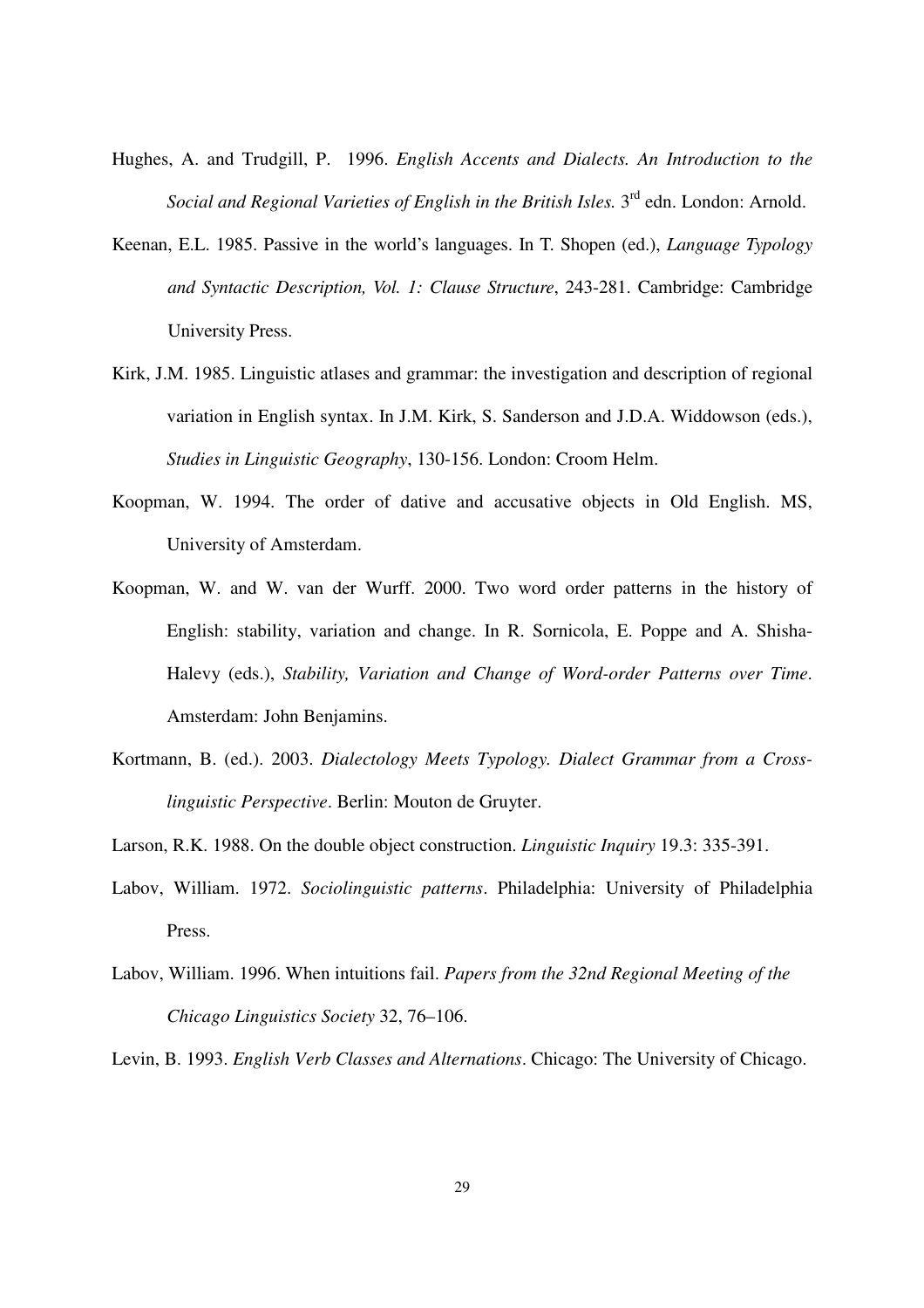MacKenzie, J.L. 2003. Functional Discourse Grammar and language production. . In J.L. Mackenzie & M. de los Ángeles Gómez (eds.). *A New Architecture for Functional Grammar*. Berlin: Mouton de Gruyter.

Orton, H. 1962. *Survey of English Dialects. Introduction*. Leeds: EJ Arnold & Son Limited.

- Polinsky, M. 1998. A non-syntactic account of some asymmetries in the double object construction. In J-P. Koenig (ed.), *Conceptual Structure and Language: Bridging the Gap*, 403-423. Stanford: CSLI.
- Rice, S.A. 1987. *Towards a Cognitive Model of Transitivity*. Ph.D. dissertation. San Diego: University of California.
- Quirk, R. S. Greenbaum, G. Leech and J. Svartvik J. 1985. *A Comprehensive Grammar of the English Language.* London: Longman.

Siewierska, A. 1984. *The Passive. A Comparative Linguistic Analysis*. London: Croom Helm.

- Siewierska, A. 1998. Languages with and without objects. *Languages in Contact* 1.2:173- 190.
- Wales, K. 1996. *Personal Pronouns in Present-day English*. Cambridge: Cambridge University Press.
- Ziv, Y. and G. Sheintuch. 1979. Indirect objects reconsidered. In P. Clyne, W. Hanks and C. Hotbauer (eds.), *Proceedings of the Fifteenth Regional Meeting of the Chicago Linguistic Society*, 390-403. Chicago: Chicago Linguistic Society.

<sup>&</sup>lt;sup>1</sup> The LWSE is a 40 million word corpus of spoken and written English. The emphasis in the corpus lies on British English but American English is also represented. For more information see Biber et al. (1999:24-38). <sup>2</sup> Unfortunately, this suggestion is not supported by references to other literature.

<sup>&</sup>lt;sup>3</sup> For more information about the SBDG see Edwards and Cheshire (1989).

<sup>&</sup>lt;sup>4</sup> Siewierska (1998:179) raises the same question in a typological context: discussions of ditransitives in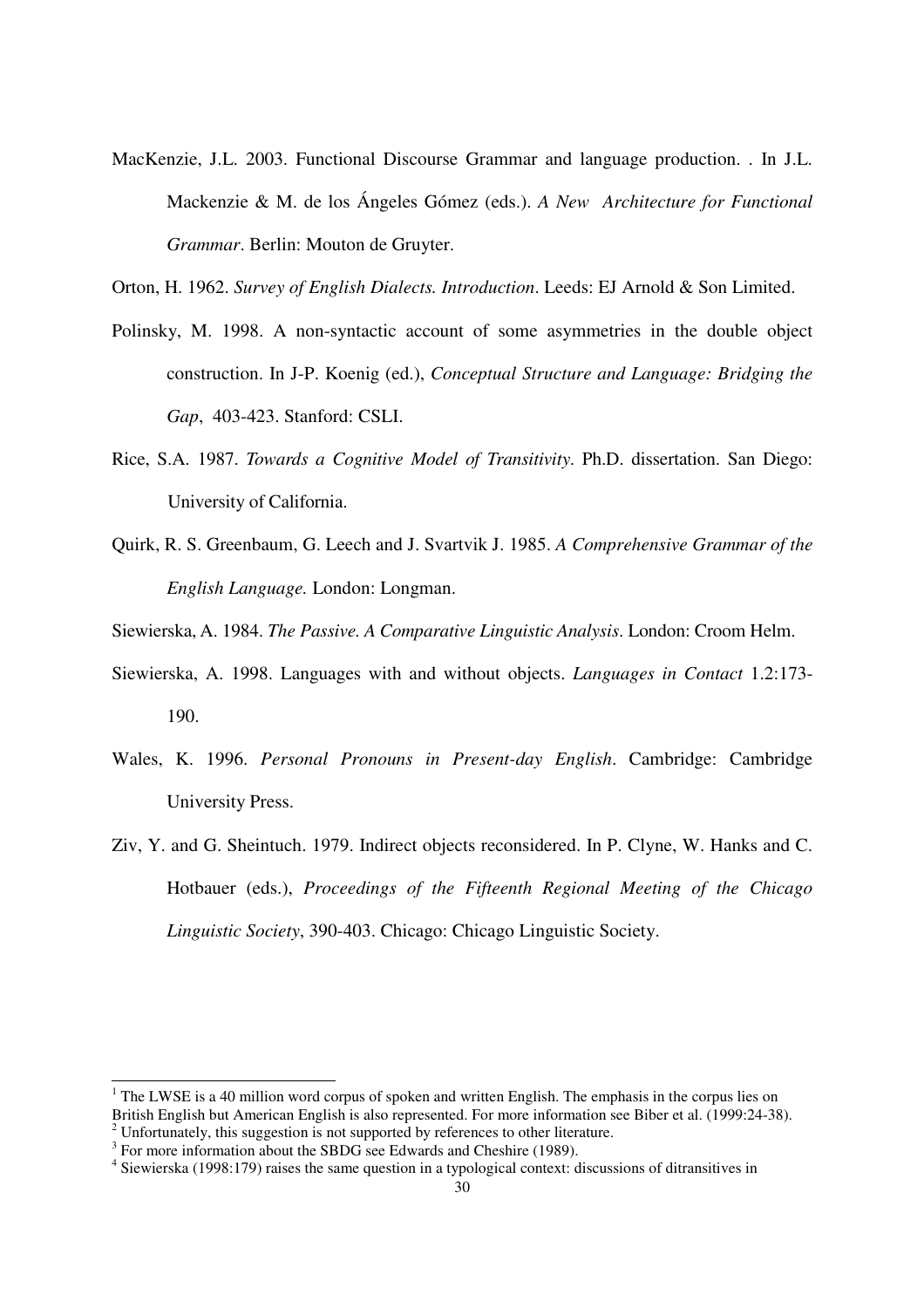grammars of other languages tend to be restricted to *give* as well.

We are grateful to Andrew Hardie and Tony McEnery for clarifying several issues related to the recordings in question, and their electronic transcription.

 $\sqrt{6}$  We should like to express our gratitude to Bernd Kortmann for granting us access to the Lancashire data.

<sup>7</sup> We would like to thank Kirsti Peitsara for running the searches for ditransitives on the corpus for us.

<sup>8</sup> This figure includes only clauses containing themes and recipients/benefactives which could potentially occur both in the prepositional and double object constructions. So for example it includes *He told this to me* which alternates with He told me this but not He told me that he wasn't going to come back; cf. \*He told that he wasn't *going to come back (to) me.* 9 In fact various languages are claimed to manifest a prohibition against first and second person themes in

double object clauses if co-occurring with third person pronominal recipients. This is especially common in the case of pronominal clitics as, for example, in Italian (Cardinaletti 1999:64) or Polish or in the case of weak forms as in Swedish. The relevant constraint is illustrated below from Polish in which a third person dative may be followed by a first person accusative only if the latter is a full pronoun. Compare (i) with (ii).

| i. | Pokazala    | mu/iej/im                                                      | mnie |
|----|-------------|----------------------------------------------------------------|------|
|    | showed:3sgf | him:dat/her:dat/them:dat I:acc                                 |      |
|    |             | 'She showed me to him/her/them./ ?She showed him/her/them me.' |      |
| ii | *Pokazala   | mu/iej/im                                                      | m1   |
|    | showed:3sgf | him:dat/her:dat:them:dat I:acc                                 |      |
|    |             | 'She showed me to him/her/them.'/?She showed him/her/them me.' |      |

Note also the oddity of the double object as opposed to prepositional construction in such cases in English. <sup>10</sup> For some syntacticians the crucial issue is whether all three patterns occur in the speech of a single individual and within the same register and/or speech style. The limited data that we currently have suggests that this is indeed so, though perhaps not for all speakers.

 $11$  In addition, Croft (2001) takes the position that semantic structure (speakers' conceptual knowledge) is also pretty much universal. This is one of the basic assumptions of the semantic map approach to grammatical knowledge (Croft 2001: e.g. 92ff, 2003:133-139, Haspelmath 2003).

<sup>12</sup> The ultimate logical conclusion of this line of reasoning goes yet further: we should not expect individual speakers' grammatical knowledge to be exactly the same even if they have the same dialect. The suggestion is that a speaker's knowledge is a function of the sum total of their unique linguistic experience (cf. also Bybee 2000, Croft 2000: 26), although, again, the constraints on the form-function mapping in idiolects is universal. <sup>13</sup> We are very grateful to Andrew Schofield for helping us in selecting and copying our materials, and also to Andrew Hamer for helping us become familiar with the Archive.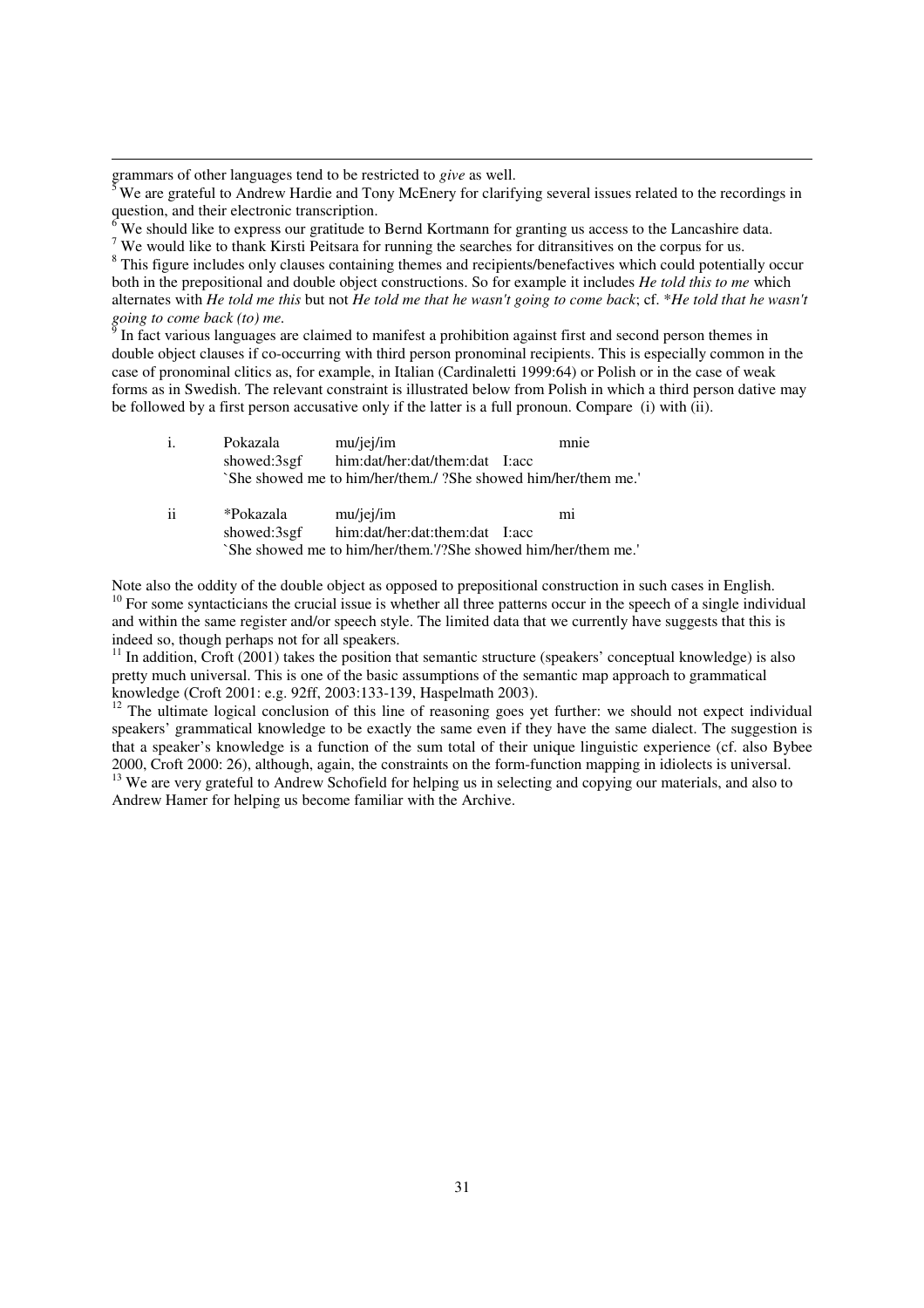Table 1: *Length of the recipient and theme in* give*,* sell*,* offer *(adapted from Biber et al. 1999:928)*

| pattern            |              | 1 word | 2 words | 3+ words |
|--------------------|--------------|--------|---------|----------|
| recipient-theme    | recipient    | 85%    | 10%     | 5%       |
|                    |              |        |         |          |
|                    | theme        | 15%    | 35%     | 50%      |
| theme-to recipient | to recipient | 55%    | 25%     | 20%      |
|                    |              |        |         |          |
|                    | theme        | 45%    | 30%     | 25%      |
|                    |              |        |         |          |

Table 2: *Distribution of ditransitive constructions with pronominal objects per million words (adapted from Biber et al. 1999:928)*

|                    | Conv | Fiction | <b>News</b> | Academic |
|--------------------|------|---------|-------------|----------|
| theme-to recipient | 90   |         |             |          |
| recipient-theme    | 40   | <5      | ເາ          |          |
| theme-recipient    | 20   |         |             |          |

Table 3: *Distribution of the complementation patterns in ditransitives in the Lancashire part of the BNC*

|           | 2 Pro   | ProNP | <b>NPPro</b> | NP NP | Total     |
|-----------|---------|-------|--------------|-------|-----------|
| TR        | n       |       |              |       |           |
| <b>RT</b> | 4 (21)  | 71    | (2)          |       | 82 (101)  |
| PP        | 11 (13) | 16    | 4            |       | 31(33)    |
| Total     | 21 (40) | 89    | 4 (6)        |       | 121 (142) |

Table 4: *Distribution of the complementation patterns in ditransitives in FRED*

|           | 2 Pro   | ProNP | <b>NPPro</b> | NP NP | Total     |
|-----------|---------|-------|--------------|-------|-----------|
| <b>TR</b> |         |       |              |       |           |
| RT        | 4 (19)  | 171   |              | 12    | 188 (203) |
| PP        |         | 16    |              | n     | 28        |
| Total     | 15 (30) | 189   |              | 18    | 224 (239) |